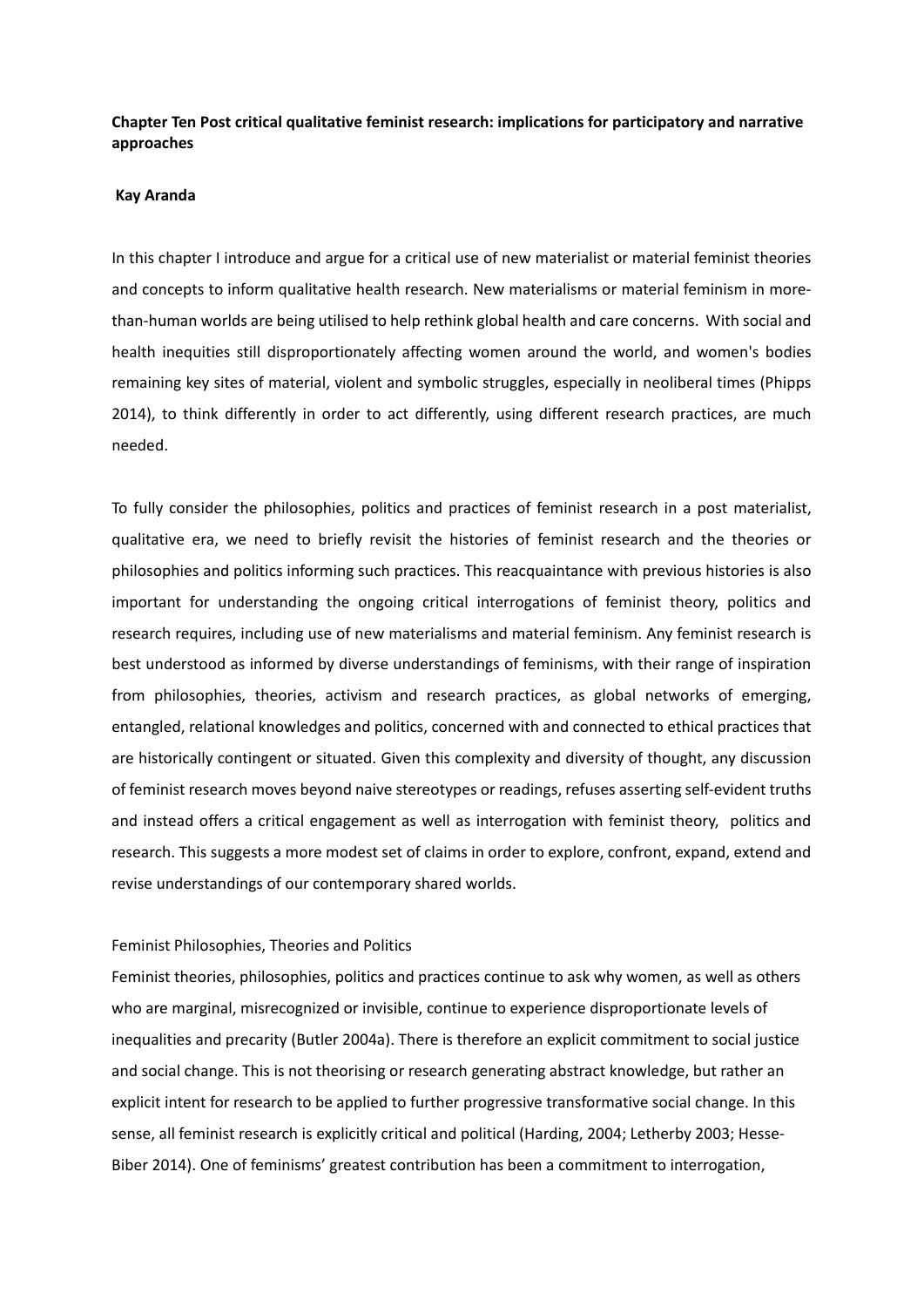challenging the norms of objectivity of western scientific research to reveal the partiality of all knowledge making. The gendered or masculine values and patriarchal interests represented in such claims exposed the myopic, androcentric nature of much western theorising. This generated an invisibility and marginalisation of women and their concerns and issues as trivial, not worthy of consideration or of little practical importance or theoretical interest (Tong 2013). To insist on recognition of the political, gendered historical processes in all knowledge production was to argue that what passed as neutral and unbiased was in fact androcentric, phallocentric and ethnocentric (Harding 2004). The claims for view from nowhere was instead a view from somewhere (Tong 2013).

From the canon of feminist theories, be that Liberal, Radical, Marxist, Socialist, Black, or Standpoint, Psychoanalytical to Queer, Postcolonial and Poststructural feminism, a significant body of research documents women's health and illness and their lived experiences, giving voice, making visible, and/or celebrating particular and specific knowledges and viewpoints ( Letherby 2003; Harding 2004). Many examples exist, from research revealing the medicalisation of birth, of women's health and illness but especially their bodies (Tong 2013; Annandale 2009; Annandale and Hunt 2000), to documenting women's invisibility in accounts of heart disease, or in discriminatory experiences of mental health and primary care (Roberts 1992; Doyal 1995). Feminist research exposed the systemic nature of gender relations governing healthcare systems, producing, maintain and reproducing gender relations through organizational practices, producing workplace disadvantage and discrimination (Kuhlmann and Annandale 2012). Further analyses revealed how deeply embedded androcentrism was together with systemic racism, ageism, ableism and heterosexism in healthcare. This research challenged what mattered or counted in terms of health research, expanding these concerns to include domestic life, housework, sexuality and reproduction (Kuhlmann and Annandale 2012).

In poststructural or postcolonial feminism ontological and epistemological assumptions start with notions of reality or realities as continuously emergent effects of dominant discursive practices that are normatively gendered, classed and racialised. The aim therefore is to identify meanings, metaphors, images, stories or statements that produce these specific versions of events, while excluding others. This is a position that rejects modernity's stories of progress of grand narratives of progress or civilization through science and the sovereignty of the subject as the source of authoritative knowledge. Instead historically and culturally variable ways of knowledge coming together with power circulate to produce truths that are never fixed, but contingent, situated, and relational but that have damaging material effects. Using Foucauldian notions of power as dispersed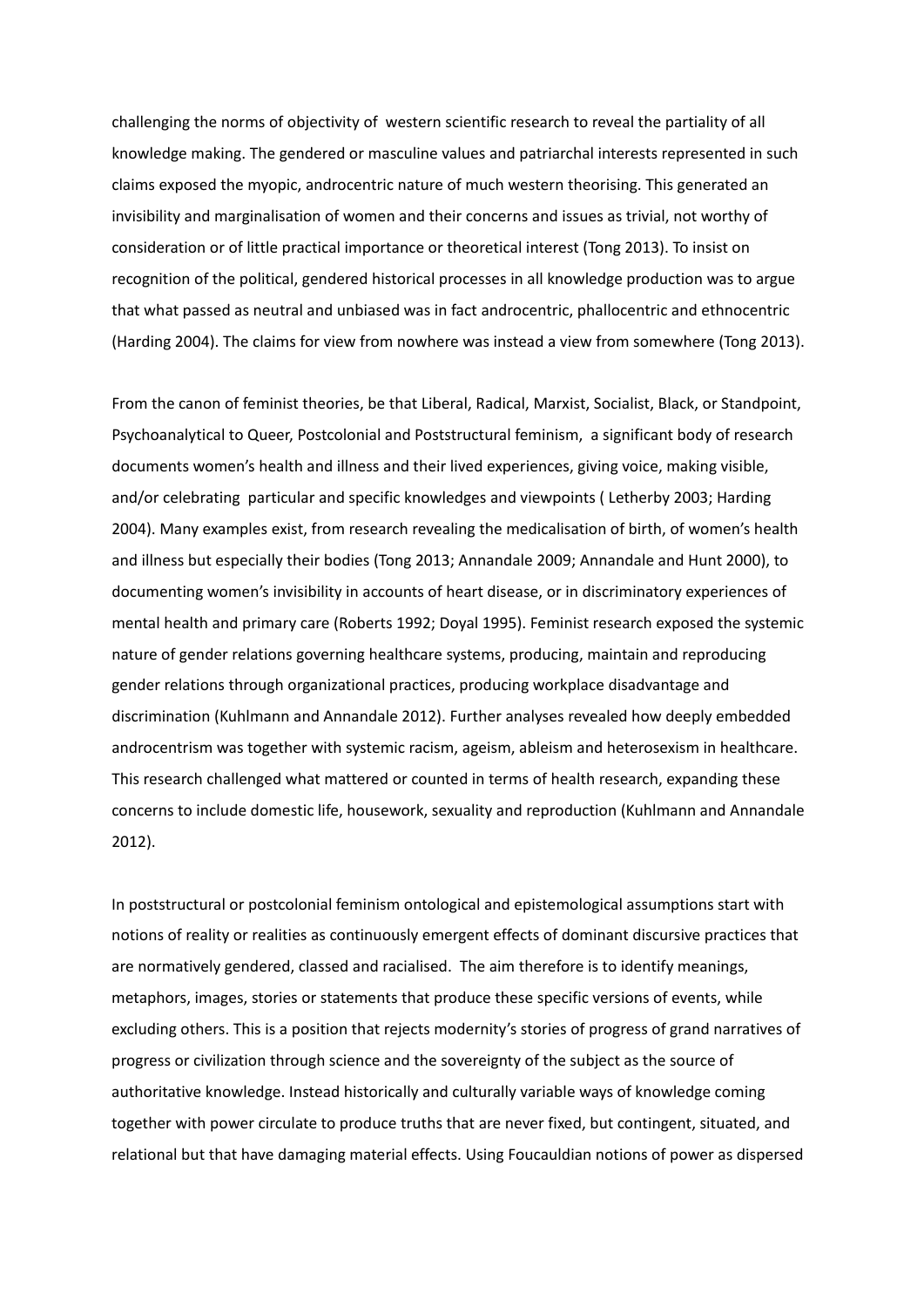/resistance/ productive not merely repressive, discourses operate with notions of language as performative, actively constructing or inscribing, governing and disciplining identities or subject position of healthcare (Cheek 2000; Aranda 2006).

Despite these informative studies, feminist theory informed research remains either invisible or a minority interest in much health related research (Lupton 2019; Broom 2013). Reasons for this are difficult to ascertain but the difficult contexts feminism now operates in with intensified neoliberalism resulting in governments giving priority to economic growth, low taxes, freedom and individual personal choice or restating traditional values, means feminism with logics of seeking collective mobilization or solidarity for social justice stand in opposition to and conflict with neoconservative and neoliberal rationalities (Fraser 2009; 2013; Walby 2011; Phipps 2014). Moreover, the very term feminism continues to have negative connotations of separatism or extremism for some, or more recently, of being considered irrelevant and redundant give neoliberal notions of individual choice and personal lived experience so highly central and valued in western healthcare (Broom 2013). Moreover, feminism has been thought to have lost its purpose, even colluding with neoliberal ideologies and imperatives in celebrating individual agency or power ( Gill and Orgad 2015). Additionally, having seemed more interested in abstract theorising than conducting research into material issues still impacting upon women's lives (Einstein and Shildrick 2009), feminists are accused of deserting politics, ignoring struggles for the radical redistribution of resources in the pursuit of social justice and progressive change (Fraser 2013). Finally, as a modern social movement driven by gender inequality and exclusion within modern liberal democratic states, most feminisms, even poststructural feminism, retain an enlightenment legacy of humanism that is now under sustained critique (Andrews and Duff 2019). This inheritance is to be found in various ways in current feminist research; from notions of valuing the human subject, how they create, understand and experience or give meanings to health and illness, or in the essentialist belief of a shared nature or biology, or sharing common experiences of oppression, to including the possibility of identifying universal causes of women's subordination. Although these assumptions were seriously challenged with the rise of identity politics and a politics of difference and then intersectional feminisms, with respective significant critiques from postcolonial, Black critical, transnational and indigenous feminist theorising, the initial inadequate response of feminism to difference furthered the ontological and epistemological as well as political crisis (Mohanty 1988; Hill Collins 1990; hooks 1982; Falcón, 2016). With the arrival of poststructural theorising within feminism, critical scrutiny and suspicion of all theorising and research practices evolved. In recognising these limits and critiques, feminist theory, politics and research has sought to readdress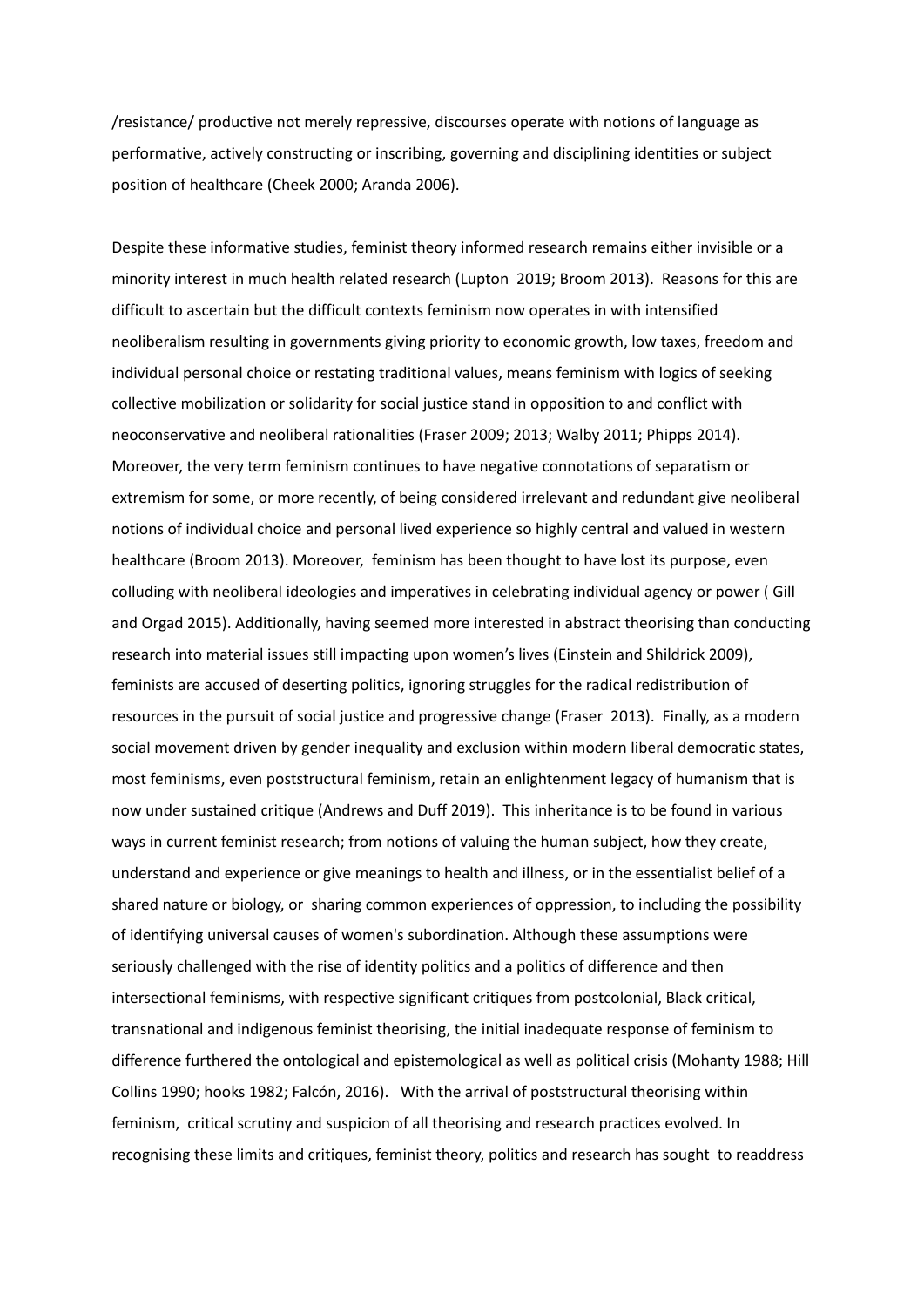these harms and exclusions. The notable "silent privileging of the Northern white, middle class, heterosexual and able-bodied subject of some feminist theorising" (Ryan-Flood and Gill 2010:4) led to extensive scrutiny over voice and representation being complicit with, and actively constituting 'the Other' in research. Further critical revisions and reflexivity were needed. This is evident in responses to postcolonial feminist arguments for decolonizing research methodologies (Smith 2012) and in developing more inclusive, non-additive accounts of difference, working with concepts of intersectionality through empirical research (Crenshaw 1991; Hankivsky 2011; 2012). Contemporary feminist research therefore seeks to question naive, romantic notions of voice or experience, revealing instead the inherent power relations or social constructionist nature of such, as well as the assumption of a transcendental viewpoint or view from nowhere with a view of all knowledge, including feminisms'own, as contingent, perspectival and partial (Jackson and Mazzei 2009; Haraway 1988).

## Feminist Research Practices

Given the aforementioned multiplicity of theories and critiques it remains useful to note what makes feminist research distinctive. Research can be said to be feminist when it is grounded in aforementioned theoretical traditions privileging gendered processes, relations and structures as well as issues, voices and experiences of what initially became synonymous with women's issues or lived experiences. This was and often remains research on, for and about women (Hesse-Biber, 2014). Though it is research which places gender as the key category at the centre of inquiry (Hesse-Biber 2012; 2014; Letherby 2003). As such, more recent focus is on the concept of gender as a lived relation operating in both visible and invisible ways across spheres considered public and private, that is both felt to be individual and personal but also socially derived and systemic, even operating as a pervasive, organizing mechanism in society, arranging and influencing lives, opportunities and experiences (Springer, Hankivsky and Bates 2012).

To undertake feminist research then is to gain insights into the gendered nature of social life and existence. Placing gender as a principle at the centre of inquiry is to assume that gender profoundly shapes and mediates the very condition of our lives. More recently, what constitutes the category of gender and /or woman has the source of further controversy and very much part of public debate and discussion (Cooper 2019). These discussions, over who gets to be counted as a woman,or how expansive or redundant a binary concept of gender is, further shows the politics or power of language and its material effects. This conceptual binary struggle will no doubt impact on future feminist research in challenging and troubling key assumptions and ideas underpinning our notions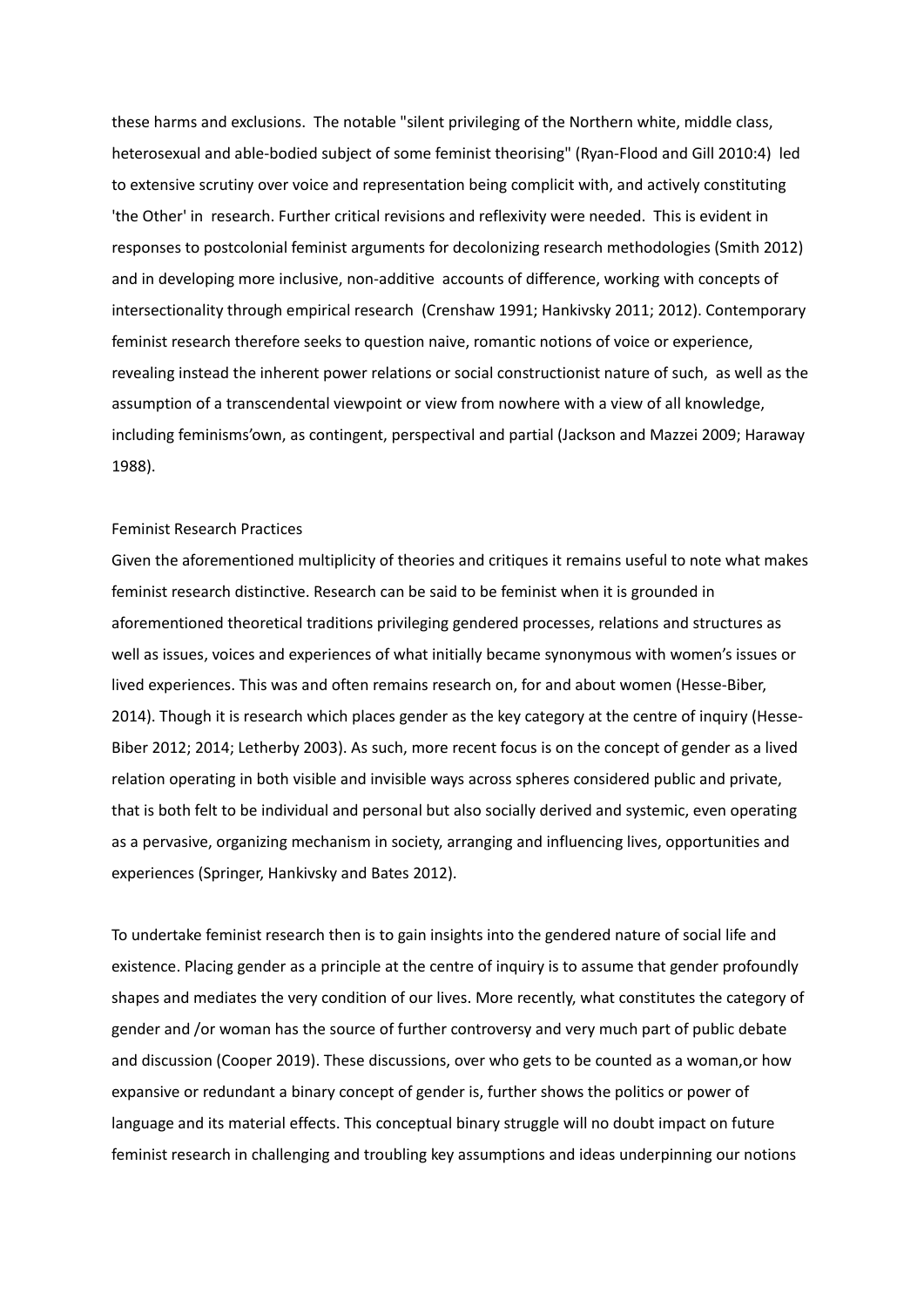of woman and gender (Cooper 2019).

Feminist research additionally seeks to trouble or deconstruct traditional commitments to truth, objectivity and neutrality. As plural and diverse perspectives in research, feminists use a multiplicity of method but have in common a view of knowledge creation as partial or perspectival ( Hekman 1990). A further defining characteristic of feminist research is the concept of praxis. This understanding of the practices of research and its relationship to theory is conceived as a dialectical, reciprocal, often collaborative form of knowledge production (Lather 1991; 2015; 2016). This is a research practice which pays attention to the dynamics of power and authority between researcher and participant, usually addressed through practices of reflexivity (Hesse-Biber 2014). These practices of praxis and reflexivity are said to offer ways of being accountable for these dimensions of power and authority and their effects. Feminist research as such wishes to generate morally accountable understandings and relevant knowledge aiming to drive or ensure progressive or transformative socio-political change.

Definitions of methodology as a theoretical and conceptual framework with which research proceeds (Harding 2004), is a useful reminder of the ways theory always connects to methodology. So whilst feminist methodology, informed by feminist theories and concepts, frames the research, in the design of any given project, there are no one set of methods deemed to be feminist (Letherby 2003; Ramazanoglu and Holland 2002). Feminist make full use of quantitative, mixed methods as well as qualitative approaches, including creative and arts based methods (Hesse-Biber 2012; Hesse Biber and Leavy, 2008; Reinharz 1992).

The profound scrutiny and interrogation of feminisms politics and theories has led to diversification of approaches and experimenting with novel methods to break away from protocol or rule driven approaches of only one right linear way to conduct research, often a mimesis of the scientific approach to knowledge. There is now a complex ecology, inventing, innovating practices being demanded (Lather and St Pierre 2013). Yes what this means practically for qualitative health research is less than clear at present. Even when acknowledging the limits to essentialist concepts of woman, and attempting to be premised on diverse concepts of woman, experience or subjectivity, these new materialist approaches of the more than human world disrupt understandings of core taken for granted assumptions and concepts at the heart of qualitative health research such as agency, the authority of human experience or divides between subject and object or nature and the social world. For conventional qualitative health research methodologies or inquiries, such as narrative or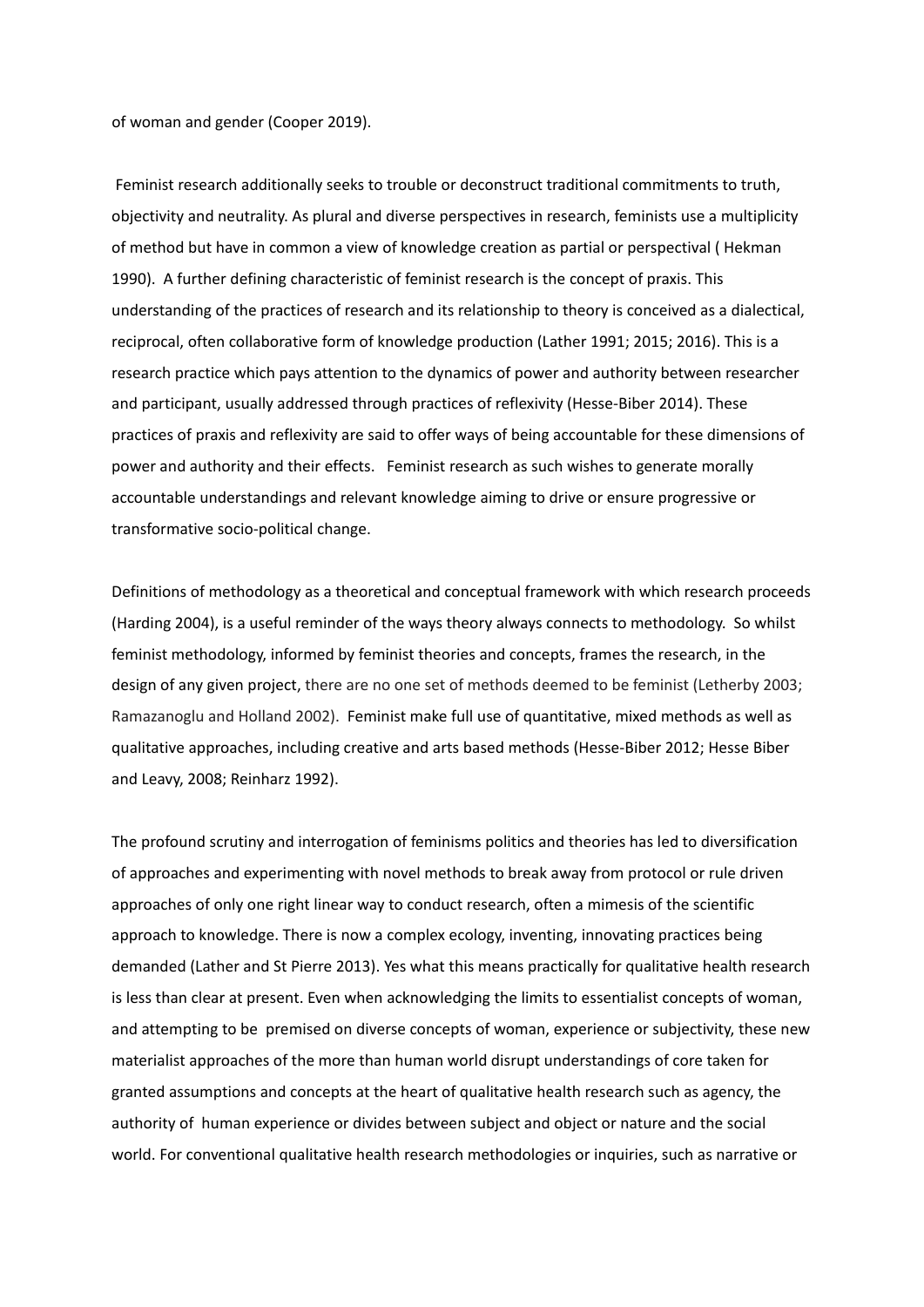participatory research, the full implications of these new theories are less clear.

The narrative turn is part of a larger epistemic turn to language in history, anthropology, psychology, sociology, cultural studies and humanities. Blurring boundaries between humanities and science, narrative research combines art and science as it includes a scientific process but also a creative component that generates an effect (Freshwater and Holloway 2007). Like much interpretative and poststructural qualitative research assumes, no two stories will be similar. If a story is recreated or retold it will differ from the original. Narratives are culturally, contextually and time specific.

Participatory research starts from an explicit commitment to addressing power relations in knowledge production. Using an asset or strengths-based approach, this research aims to democratize research, forming partnerships with communities based on radically different values to traditional expert led research. This is research is driven by values of inclusion, collaboration, sharing power, developing trust, often work from the ground up, tackling issues that matter most to local people or non-academic stakeholders (Leavy 2017; Brinton Lykes and Crosby 2014). These approaches emerge from the valuing of experiential knowledge and a transformative social justice paradigm, with desires for more action orientated research using inclusive, emancipatory methods such as photovoice (Wang 1999; Mertens 2007; Palmer et al. 2018).

Both narrative and participatory research are far from uniform methodologies, operating in diverse ways and informed by different interdisciplinary theories and political intents (Andrews et al. 2008; Hesse-Biber 2012). However, the starting point for most narrative and participatory research remains with the sovereignty of the individual autonomous person or centrality of human experience in understanding phenomena, and with concepts of power as possessive, or most often with unproblematic notions of experience, voice, or subjectivity as cognitive or emotional affective properties of human subjects alone. The world outside of the human subject is conceived as secondary in causes, influence, or factors; and as instrumental to any givn subject's use. A closer alignment to new materialist feminist theories can be found in those narrative and participatory approaches drawing on poststructual theories.

Poststructural accounts of narratives understand language as a form of doing, which is unstable and complex and importantly, as meanings, not self-evidently driven by human intent or deliberation (Tamboukou 2008). Narratives instead reflect larger discourses of meaning, power and social norms, constructing particular versions of the world that shape human thought and experience. So that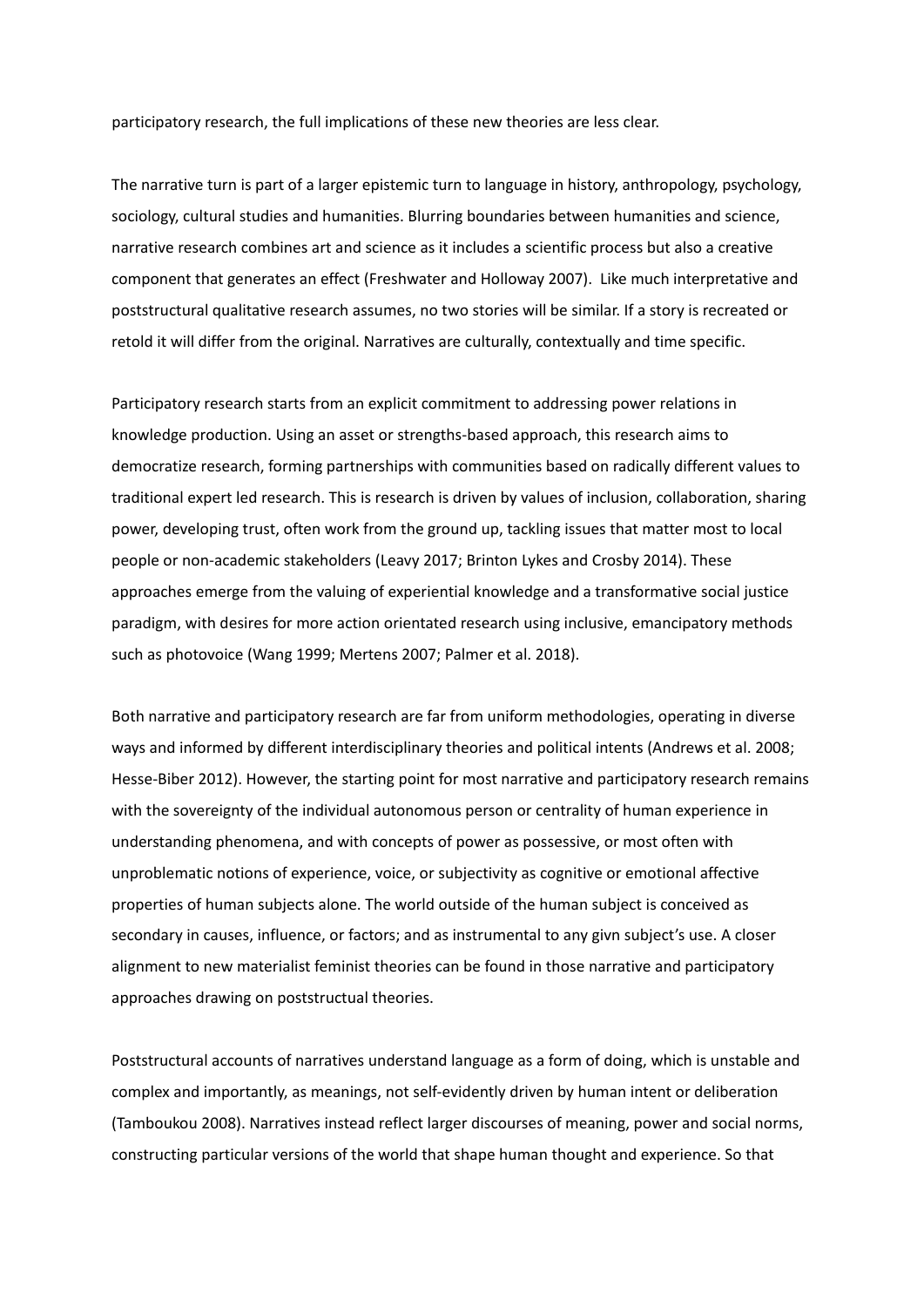telling and re-telling stories drawing on dominant discourses of femininity, motherhood, of home or work, health and wellbeing, serve to create a sense of self and plural identity positions (Woodiwiss, Smith and Lockwood 2017; Burr 2003). Yet how these dominant discourses and meanings emerge or are shaped or entangled with the material world is overlooked or ignored. Even when identity is considered socially constructed and constituted through the stories we tell or broader discourses, it remains social rather than natural worlds that are cited as sources of origin or influence.

Feminist participatory research seeks to pursue more democratic or egalitarian ways of creating or coproducing knowledge and conducting research. These approaches have the potential to democratize and decolonize research practices and knowledge. However, in exploring how power circulates in such methodologies and practices, Janes (2016) suggests these intents and potentials may be otherwise. Using postcolonial theories as a productive lens, she seeks to to trouble the discursive claims, often unwarranted or critically examined, of giving voice, or of equality in the material practices, subject positions and spaces of collaborative knowledge work. Rather, she reveals the means by which academic epistemic power and position remains privileged and is sustained.

### Post Materialist Feminist Philosophies, Theories and Research

Post structural feminism, together with other post feminist research drawing on queer or postcolonial theories, contribute much that is valuable in deconstructing core binaries, concepts or norms. However, in these analyses, language, rather than matter or material, still remained privileged, words were felt to have too much say (Barad 2007). The more recent turn to matter evident in material feminism or new materialisms is a collective term for the turn to matter in contemporary thought that seeks to revise this privileging of words over materials. It includes material feminisms and other similar work, building on a posthuman thought to explore the social world and the active role of matter and materials.

Most new materialist writing acknowledges or actively draws on feminist scholars such as Barad (2007), Haraway (2008), Bennett (2010) and Braidotti (2013), though not all materialist theories arise from feminist concerns. This move to towards understandings of the agency or liveliness of matter and its disruption of the subject /object binary can be seen previously in Bruno Latour's work (2007), and his account of reassembling the social world where materials are conceived as actants: this means objects, technology, or things have agency; or in the philosophies of Delueze and Guattari (2004), proposing nomadic or rhizomic knowledges and assemblages. A theoretical move towards notions of materials as performative, as doing something beyond human intention or will, is similarly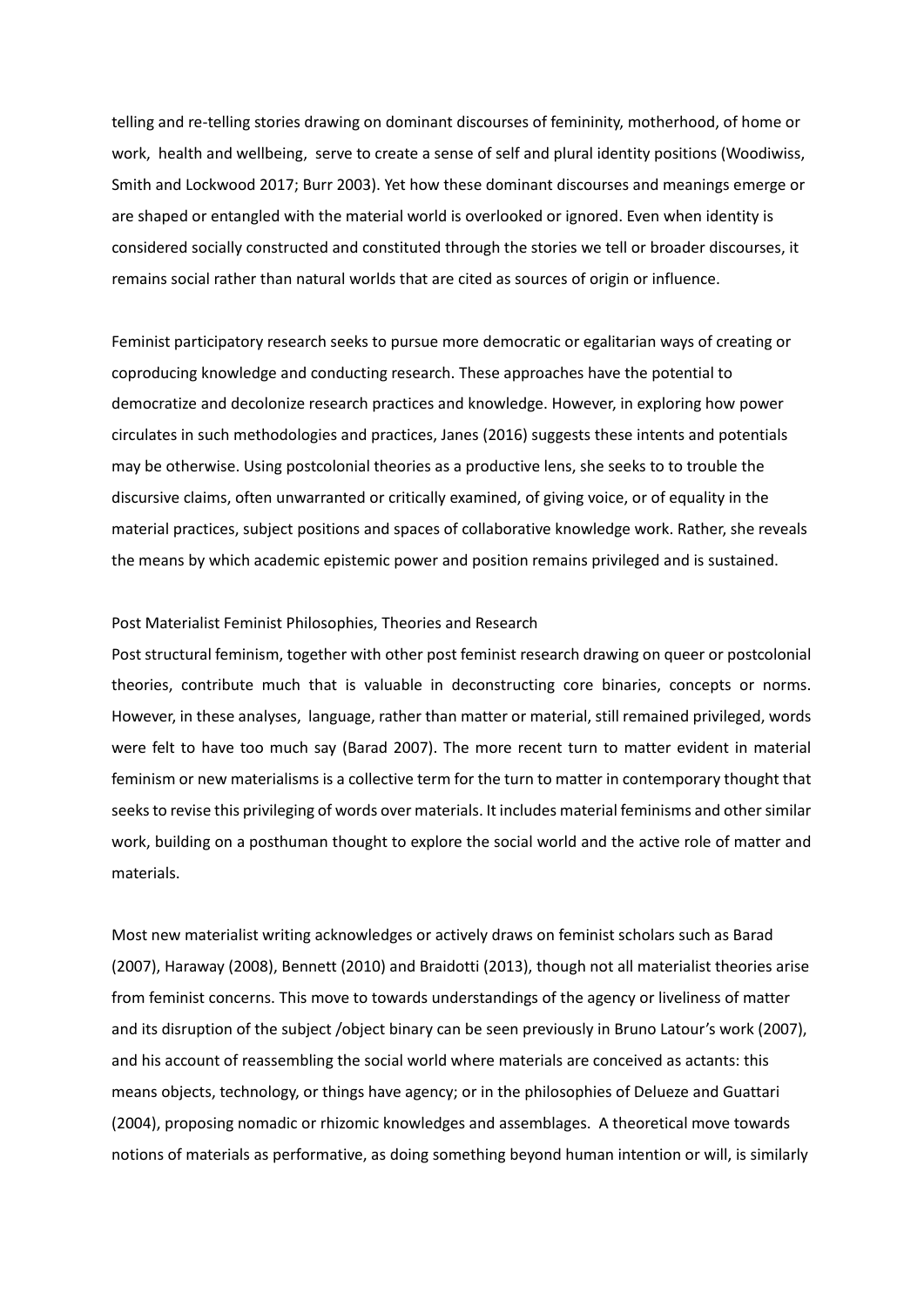present in recent epistemic turns to practice in posthuman practice-based theorising. In practice theory, health is reconceived not as individual behaviours but as sets of practices, generating revised notions of cause, effect, behaviour or change (Hui et al. 2017, Aranda and Hart 2014; 2015; Cohn 2014)

Cutting across the dualisms of research e.g. realism or constructionism, postitivism or interpretivism, qualitative or quantitative, objective or subjective, these posthuman theories present a radical shift in understandings of the subject / object nature/culture dualism. A number of key feminist authors are influential in this tradition including Karen Barad, Rosi Jane Bennett, Braditotti and Donna Haraway. These theories inform and reshape qualitative research methodologies by de-privileging human agency to focus instead on how the world is configured or made up of assemblages of animate and inanimate subjects/objects, the more than human world, that together, in intra-action, produce the messy realities we recognise as our world. As Donna Haraway (2008) argues, as companion species, humans are continually 'becoming with' microbes, other animals, technologies, and spaces.

This challenges the divide or binary common in public health or the social sciences and qualitative research, between either nature or culture or the physical or social environment. For healthcare or public health, these new materialist theories point to the pertinence of our entanglement with the more than human world, a natureculture, and knowledge practices like research premised upon an ontoepistemology (Barad 2007). What has been less clear are the implications both for research methodologies and methods from this type of thinking.

The full implications of these theories for qualitative health research are still relatively new. However, such theories suggest reimagining the whole endeavour; seeing practices, philosophies and politics of research as research assemblages, configured, aligning and reconfiguring; practices that unfold or fold back (Fox and Allred 2017). In questioning the assumed human capacity to produce research knowledge as always from the point of view of the researcher, new materialism theories challenge the anthropocentric privileging of human cognitive processes. Instead, objects, bodies and space and gender and embodied practices of mattering become the focus for qualitative health research (Andrews and Duff 2019; Lupton 2019; Taylor and Hughes 2016).

Key Assumptions include:

- Objects, bodies and space as vital materialities possess dynamic agency
- Agency is distributed not possessed
- Material cultures are active and constitutive in processes that recreate gender inequalities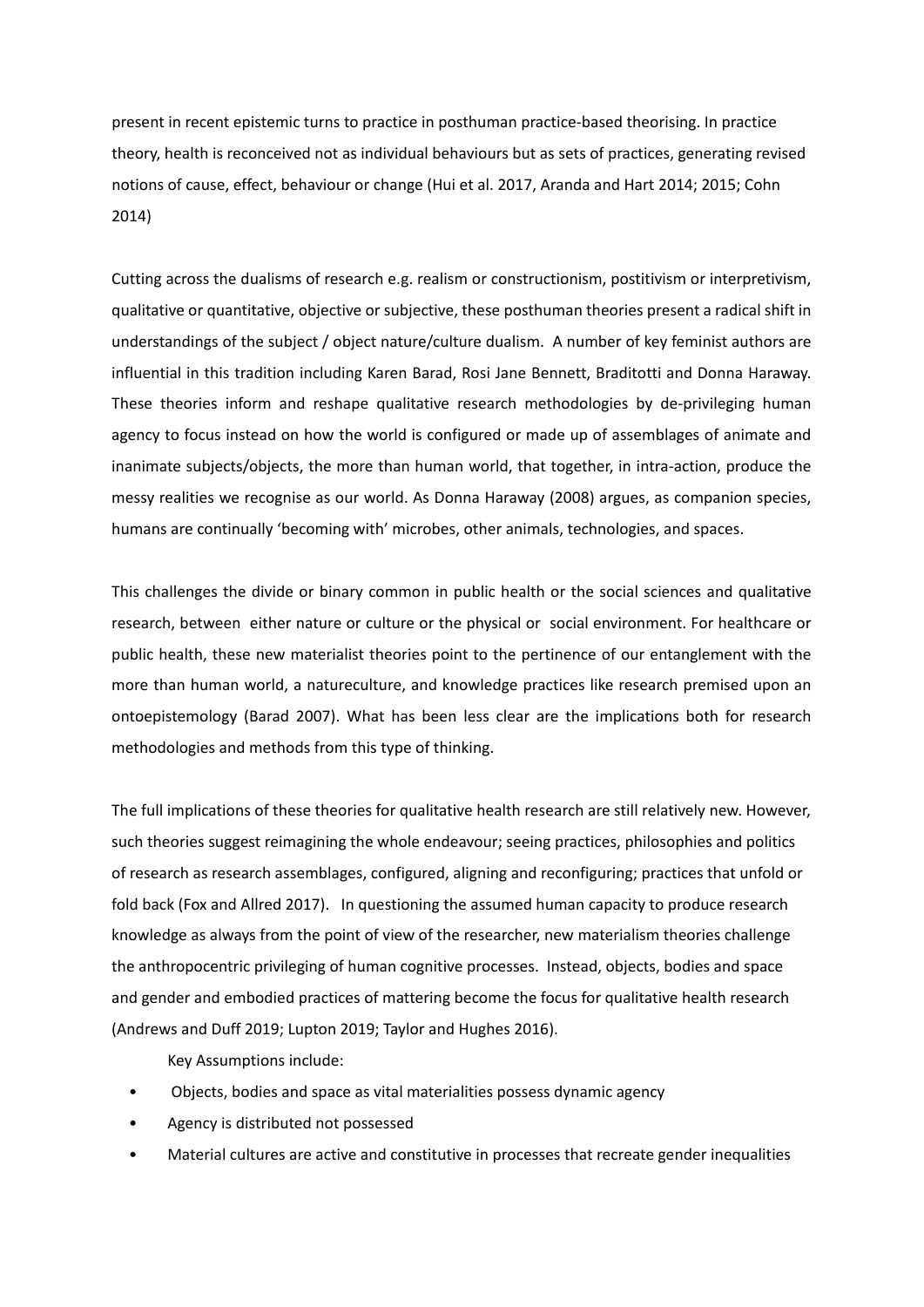- Space is not simply a physical container for human action, space, place, environment and context entangled with human and non-human in the more than human world
- Objects and things are not inert, fixed or passive matter awaiting 'use' by human intervention
- Body is not a mere corporeal vehicle to be moved by the mind
- Health is a continuously emergent assemblage of bodies, subjectivities, agencies, objects, technologies, affect, attachments and desires.
- A diffractive methodology encourages new ways of thinking about and relating to data and meaning-making
- Offers a critical disruptive practice which pays attention to what we don't normally see, to what is excluded, brings context to the fore.
- Urges commitment to understanding the more than human world and which differences matter, how they matter, and for whom.

New materialist ontology is not necessarily anti-binaries, Lather (2016) suggests, but rather there is an interest in how binaries come undone or falter and dissolve in breaking through the mind/matter/culture nature divides and other dominant dualisms of structure/agency or reason/emotion and human and nonhuman. A theory of post-human agency means action, free will or behaviour or intent is not located in humans and their bodies, but is to be found instead in relational networks of materials, meanings, competencies and affects. Matter is no longer now simply the background for human activity, the material world is instead conceptualised as multiple nonhuman, as well as human, sources of agency with capacities to affect.

The question over what is new exactly is a reminder of previous research accounts of materialism to be found in studies of living conditions i.e. reproduction, roles and labour in family, workplace, inequalities or divisions. This materialism often of Marxism is evident in differentiated from the new materialism of recent feminist theorising (Jaggar 2015). Moreover, statements of newness might be Eurocentric in depicting concerns of white Western ontology in research, troubled by these new theories, when indigenous knowledges have always considered the more than human world in their accounts of the life (Smith 2012). What is different from previous western notions of material or matter is that matter, biology, bodies, technology, objects are no longer static but considered vital, agentic, even perverse, and beyond human control or use. Such thinking decentres humans as the source of knowledge or as the drivers of change. Instead there is a focus on the more than human world and a notion of matter as materialising through relationality, processes and becoming. This is a non essentialist account, with states of being as fluid, unfolding, not fixed, enduring or static. In decentring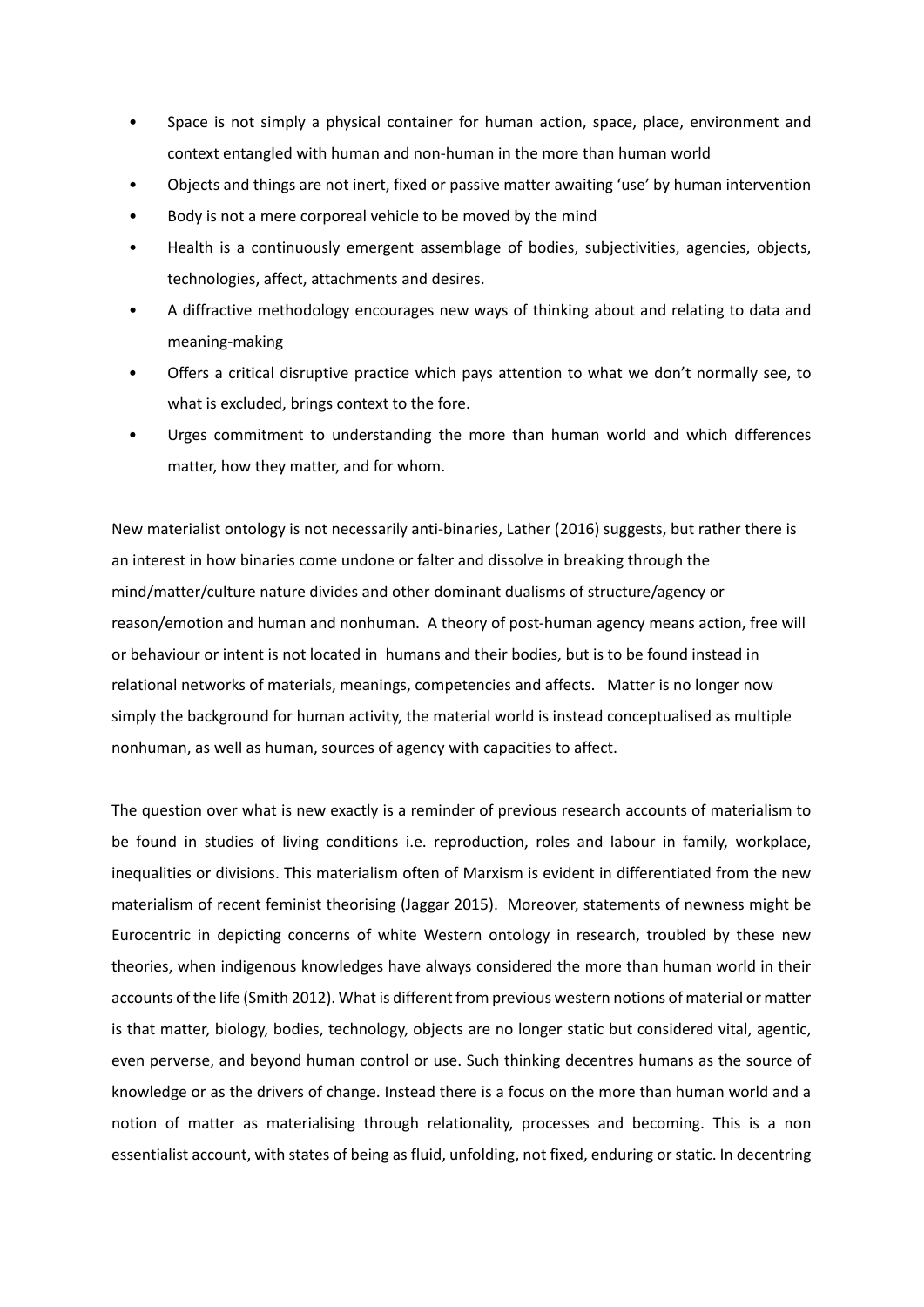the human subject, technologies and objects, for example, come to the fore and have been shown to actively shape understandings, actions, identities and subjectivities. This is a flatter ontology of assemblages or practices producing, material capacities from this nexus of human and nonhuman relations.

Research interest and focus is over engagements/entanglements with matter, and how discourse and matter intra-act and are mutually constituted in knowing (Jackson and Mazzei 2012). These theories acknowledge the closeness of non-human worlds to human concerns in health and illness. Producing new accounts of theory-practice relations, these accounts decenter human activity, not just be adding in materiality they pull context to the fore as more than just a backdrop to the drama of human life or human agency or cognition. This makes visible the often invisible and reworks binaries of subject/object and nature /culture. However, what this means for research in terms of methodology or method is not yet fully worked out but many are using such insights to develop different understanding of health, illness and care which I discuss next.

Material feminism and more than human world research

Drawing on these understandings means the concern in research is not just with human bodies or objects or things, or social institutions, but with the practices or capacities for action, interaction, and the feeling and desire produced in and through networks of practices or assemblages. It is this landscape of dynamic configurations, and reconfigurations, entanglements, relationalities and rearticulations that become the units of analysis. The discursive material practices that enact flows of agency are what constitutes the ongoing reconfiguration of the world (Barad 2007). Neither discourse or matter has privilege in these theories so knowledge or being is not to be prioritized. This a flatter ontology or an entangled notion of ontology and epistemology, indicated in the Baradian term ontoepistemology. Post conventional understandings of human agency the division between agency and structure disappears as relations in the assemblage cut across the material, culture dualism and across micro, mess and macro levels of analysis as materiality is dynamic and is a becoming rather than being.

The full implications of these ideas for health sciences theories and research suggest a radical, thorough, ongoing interrogation of all core assumptions and key concepts in order to reimagine the practices of research (Fox and Alldred, 2017). The shift towards a materialist form of social inquiry dissolves the dualism between realist and constructionist accounts of the world and focuses instead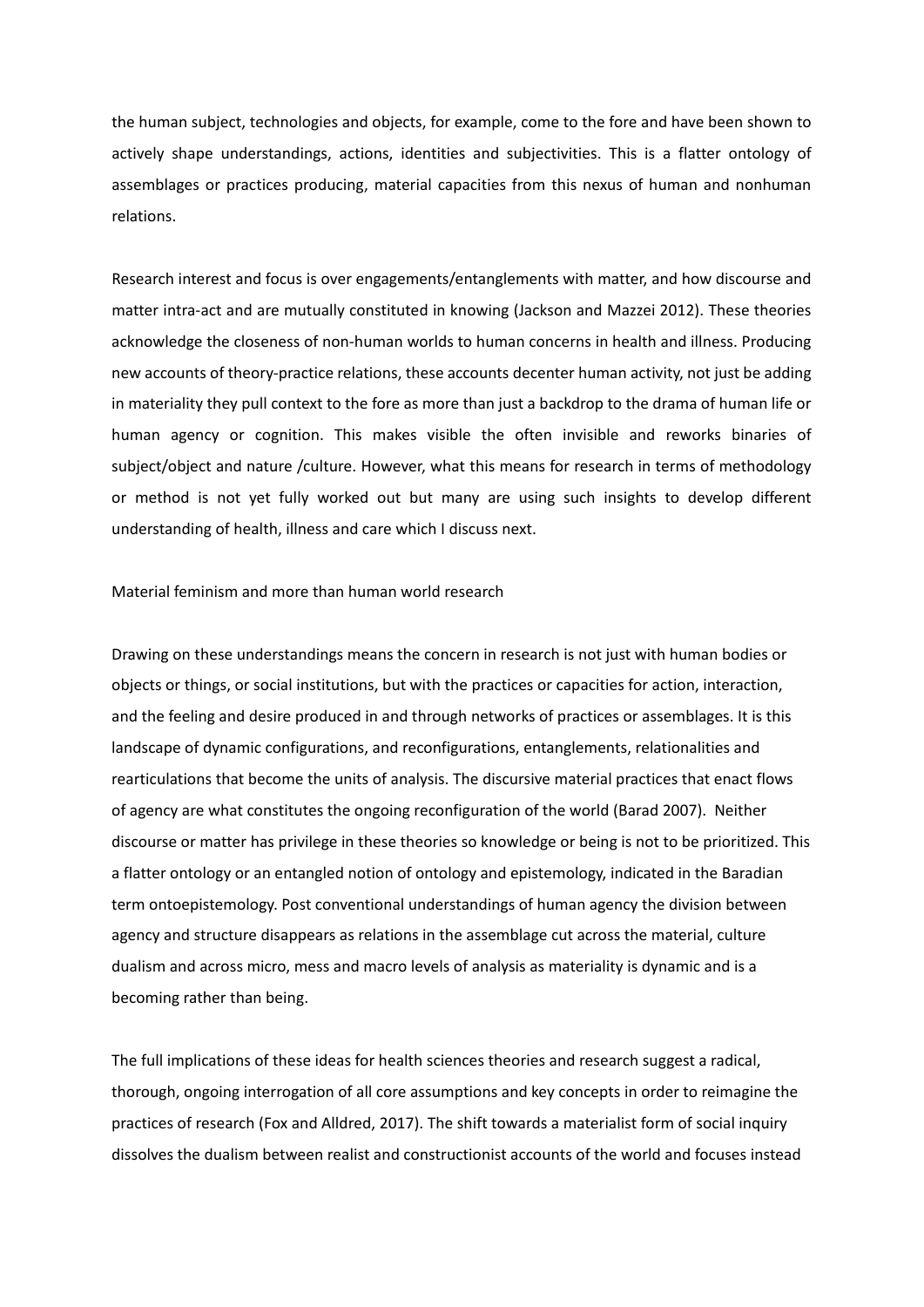on a revised, flatter ontology, or the kind of things that exist in the world, including humans. This ontological shift is away from essences and being, to processes and becoming, or a concern with what matter does.

Revised methodologies and tools of inquiry aim to map this dynamic world of differential flows, energies, affect and desires as the assemblages that emerge become the phenomena to be understood. What this might look like for critical health-related empirical research is beginning to emerge (Fox and Alldred 2017; Lather and St Pierre 2013; Lather 2016). In de-privileging human agency the focus becomes instead on how the world is configured or made up of assemblages of animate and inanimate subjects/objects, that together in intra-action produce the messy realities we recognise as our world. In questioning the anthropocentric privileging of human cognitive processes, new materialist ontology take agency, action, free will or behaviour or intent not to be only located in humans or their bodies. Instead, agency is to be found in relational networks of materials, meanings, competencies and affects. This approach profoundly challenges the implicit inherent representational claims of change, agency or structure and seeks instead to pay attention to the way entities like health, illness, care or inequality, as practices, are co-constitutive of the realities they enact or bring into being. This approach to knowledge for example critiques biomedical individualised accounts of illness, with research on depression or recovery, seeking instead to identify the enabling and impeding dimensions of place or emplacement that at the same time are affective, gendered, social and material (Fullagar and O'Brien 2018; Fullagar 2017).

These post conventional understandings of human agency are suggesting radically different accounts of action or change, or of the ways in which life, history, or societies unfold. Research units of analysis shift from the subject or agent to assemblages or practices, and a concern not necessarily with human bodies, or objects, or things, or social institutions, but with the practices or capacities for action, interaction, and the feeling and desire produced in and through these networks, practices or assemblages (Fox and Alldred 2017). Thus, divisions between agency and structure disappear as relations in the assemblage cut across the material or nature/culture dualism and across micro, mess and macro levels of analysis. These assemblages of relations develop in unpredictable ways, creating networks of habitual and non-habitual connections that any empirical research would seek to analyse and understand (Fox and Alldred 2017).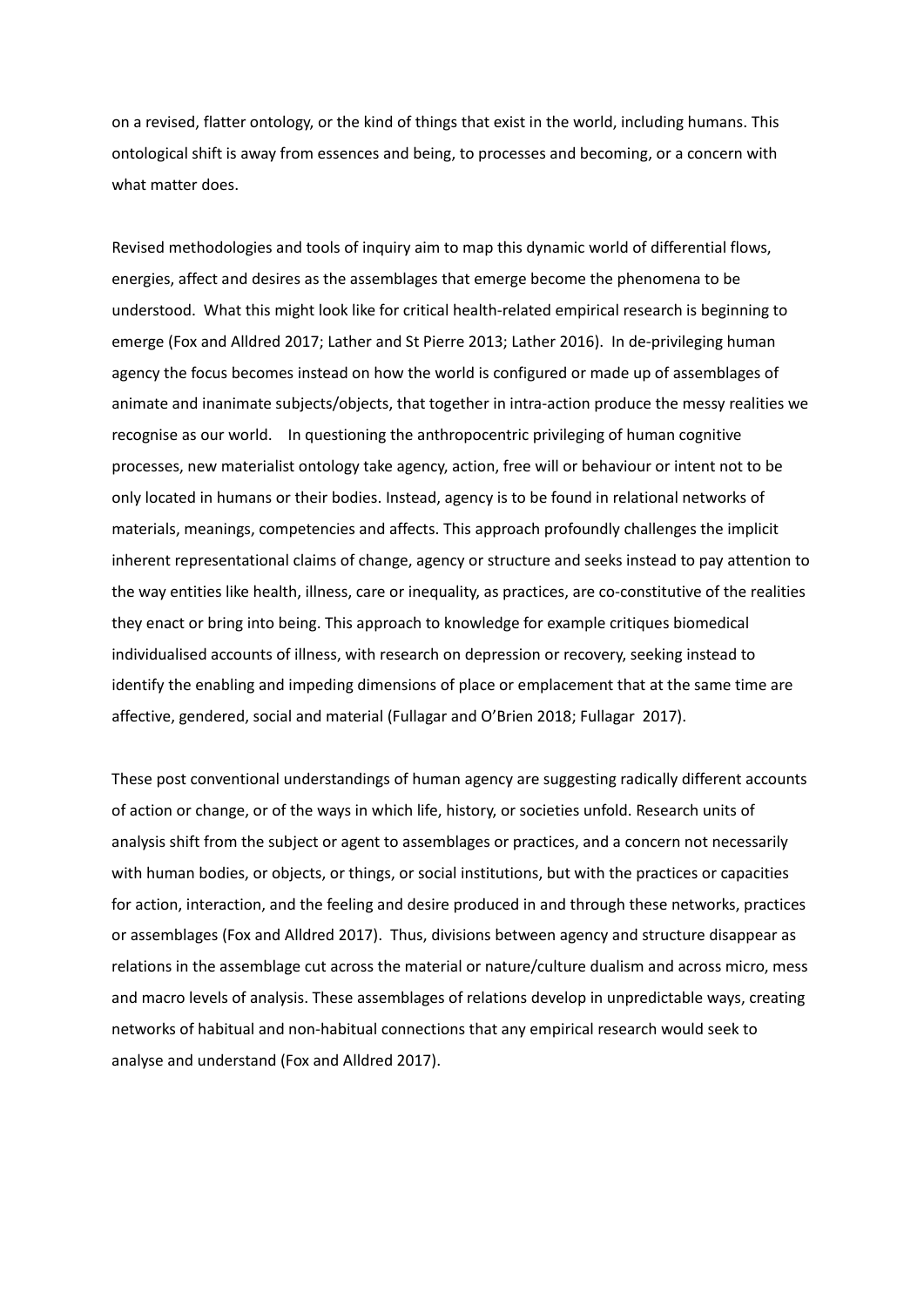#### Material Feminisms and Critical Qualitative Health Research Examples

Increasing use of new materialist and material feminisms theories now exist to explore health, illness and care research. Many studies speculate and propose the potential and new insights to be gained in for example studying understanding eating disorders, masculinity or sexuality, or in considering the visceral nature of birth, as assemblages of sociomaterial embodied relations (Fox and Alldred 2017; Lupton & Schmied 2012). Public health concerns inevitably involve bodies and nowhere is this notion of the body more deeply implicated than in the global debates over obesity. Drawing on the turn to matter, philosopher Jane Bennett (2010) questions what happens to public health when we view food and eating practices through these new materialist lenses. Eating would become an assemblage made up of forces, desires, of human and nonhuman entities that are beyond individual control. She considers what happens when we understand eating and food relations where matter, like food, has a vitality that defies human intent. For Bennett (2010) vitality refers to the capacity of things to hinder or undermine the will of humans and that matter or things have propensities or tendencies of their own. Similarly, she argues understandings would change if food or eating practices are not simply assume or consider food as a mere resource, commodity or instrument, but as an actant. She draws on Actor Network Theory and Latour's (2007) understanding of things as a source of action; meaning food does things; it produces effects. This suggests a more distributed agency with human and nonhuman entities being on a less vertical plane; a flatter ontology (Bennett 2010) than in the ontology of realist and constructionist humanism.

She asks what happens to an understanding of public health when we view eating as an assemblage of forces, desires, of human and nonhuman entities rather than entirely under individual control. She argues for conceptions of food as an actant, within a particular agentic assemblage - often nonlinear, producing transforming effects inside the body and mind seen in changes in emotions or affect, in biochemistry, metabolism, and of course outside size, shape, and self and other response. She states:

*'The idea of bodies as changing over time, shedding, ageing, ingesting and excreting food water gases microrganisms- and not fixed or static, with permeable boundaries ingesting excreting, reshaping, relating to technologies not ending or beginning – this views of the human body as profoundly connected nature in everyday life revealed in assemblages troubles dominant notions of the independent subject that continue to pervade health and care practices.' (Bennett 2010: p.x)*

This type of theorisation seriously challenges dominant individualised shame and blame discourses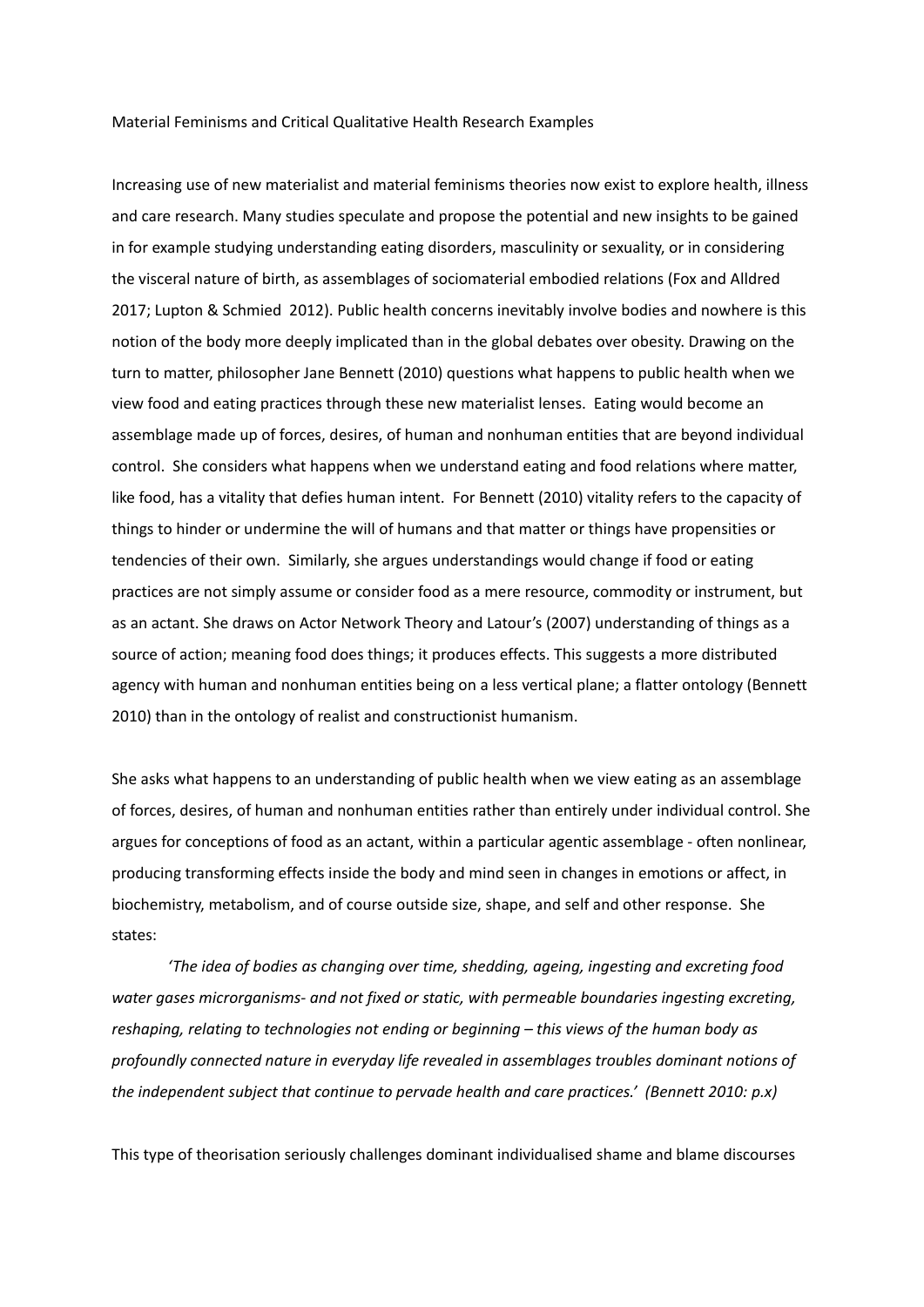of biomedical accounts of obesity. The theoretical and analytical demand is for a full account of resources and materials involved in such phenomena; features long argued to be conveniently overlooked in much inequalities research ( Bambra, Smith, Garthwaite, et al. 2011). Materialist feminist accounts offer deeper understandings of how socially, culturally and materially the phenomena of inequalities, of obesity and health, emerge or materialise as a product of human and nonhuman relations (Warin 2014).

In sports and health sciences, the importance of fully understanding gendered mental health and recovery requires studies of both human and nonhuman relations (Fullagar 2017; Fullagar and O'Brien 2010); and in policy studies, scholars have shown how ethical imperatives of care come to matter in and through policy (Gill Singleton and Waterton 2017), or how these theories expose relations of humans to nonhumans, objects, materials, environments, technologies in matters of care in more than human worlds (Puig de la Bellacasa 2017). Other public health scholars have similarly explored the active materiality of environments or technologies involved in constructing, enabling or shaping the so called healthy subject or subjectivities (Maller 2015; Maller and Strengers 2019), as well as the role of materials in reconceptualised notions of resilience as critical, resistive, politicised socio-material practices, and how these relate to tackling inequalities (Aranda and Hart 2014).

## Research Questions, Methodologies and Methods and Analysis

Materialist methodologies suggested by Fox and Allred (2017) propose an ontological orientation towards matter as opposed to texts or structures; a concern with what matter does, not what it is; a post-anthropocentric focus on capacity of all matter to affect; recognition that thoughts, memories, desires and emotions have material effects; power and resistance operates at the local level of action and events – rather than top down; changes how we think or claim change occurs ( Aranda 2018). Given this, research becomes conceived as an assemblage. As sets of performative practices or assemblages of actors, tools, technologies, emotions, desires, motivations, meanings, skills, knowledge, bodies, memories, place or history, research works with understandings of agency as distributed. Action, free will or experience, behaviour or intent is not located in humans and their bodies but is to be found instead in relational networks of materials, meanings, competencies and affects ( Fox and Allred 2014).

More recently, Lupton (2019) has argued more specifically for inspiration from these new materialist, material feminist theories of the more than human world offer for health related research. Using her own empirical research in digital health technologies designed to monitor and promote health, she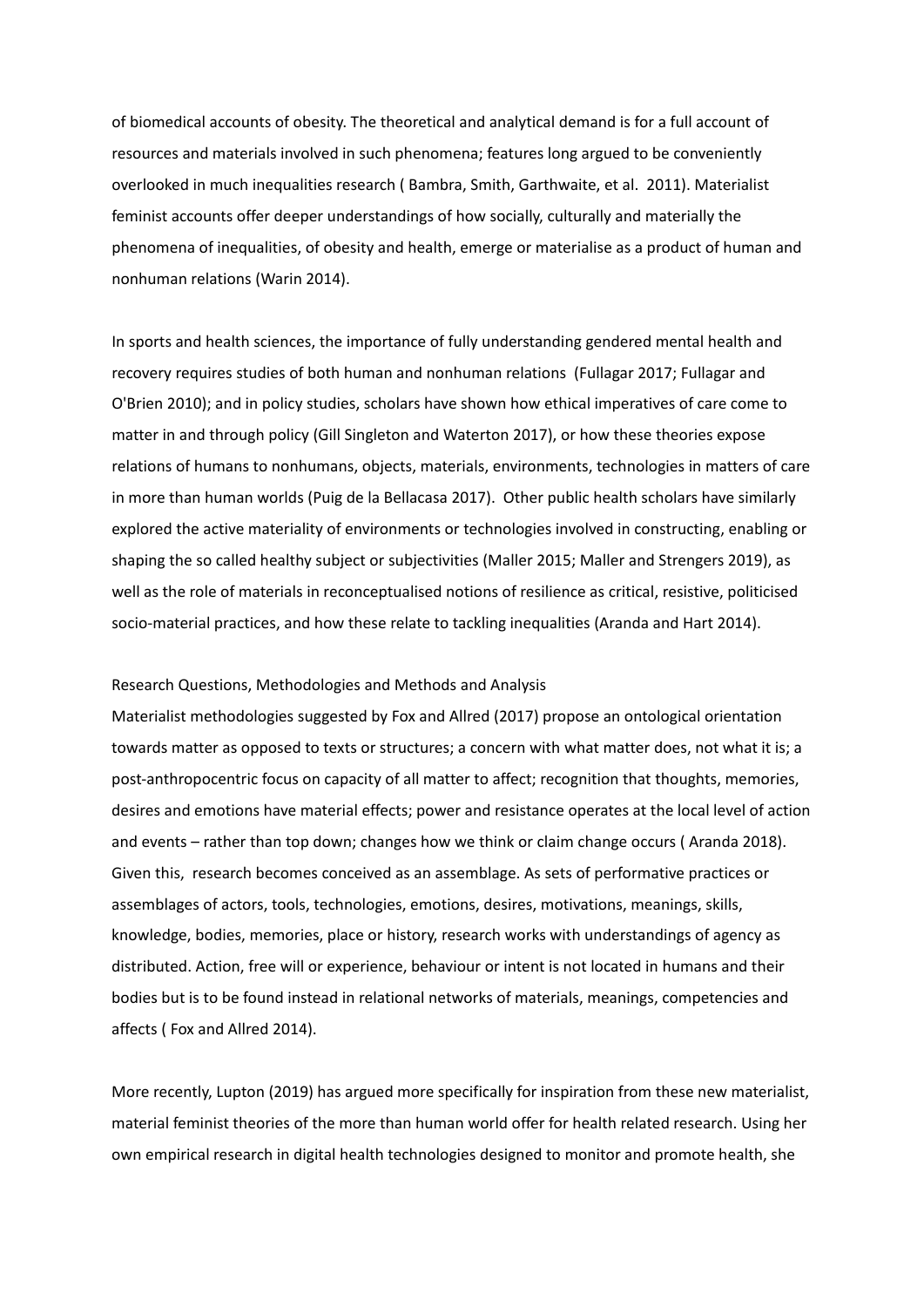explores this potential. She aims to address the 'vagueness or even mystique' around how to do applied feminist material research. Arguing for these novel ways for analysing human subjectivities, embodiment, agency and power relations in a more than human world, (Lupton 2019:1), she documents her approach to show how these theories impact on research questions, bring into view different research materials and produce fresh insights.

Lupton (2019) shows how different questions become possible as these are inquiries over the key human and nonhuman practices, imaginaries, assumptions and discourses operating across different sites and spaces relating to health. She asks how health, care and illness are configured and enacted; or what can human bodies do when coming together with things and places? As importantly, these theories enable questions about the potentials for thinking or doing otherwise. In her research with health technologies, these theories help identify the micropolitical dimensions of peoples engagements with things, spaces, and places. This allows for attending to the complexities and details of how people come together with healthcare, with other practitioners and the roles of politics, technologies or objects in places so deepening understandings of these enactments ( Lupton 2019:5). In asking what bodies can do when they assemble with nonhumans, fresh insights concerning agential capacities, affective forces and relational connections. Her research insights include confirming the significance of biographical experiences, or relational connections to desires for health, fitness, enjoyment of nature and movement through exercise. She concludes instead of research method, qualitative health researchers using these theories should consider an approach of 'lively assemblages of thinking and doing' for how to go about research (2019:10).

Critical physiotherapists draw upon new materialist ideas to further these detailed mirco political accounts. Conceiving of technology as part of more or less stable assemblages of bodies, things and spaces that have the capacities to enable or constrain, Gibson, King, Teachman et al.(2016) explore the experiences of young people with disabilities. Using these theories decentres the autonomous subject of western neoliberal healthcare to allow analysis of the interactions between humans and nonhuman entities, but without privileging one over the other. This they suggest creates a space to interrogate how people's abilities/inabilities are produced – and how different subjects are enacted through various configurations of elements (Gibson et al. 2016). In challenging biomedical accounts these theories offer opportunities for changes in rehabilitation practices, through fine-grained analysis of socio-technical interactions (Gibson et al. 2016:4).

A further health related example of the importance of full context and materials can be found in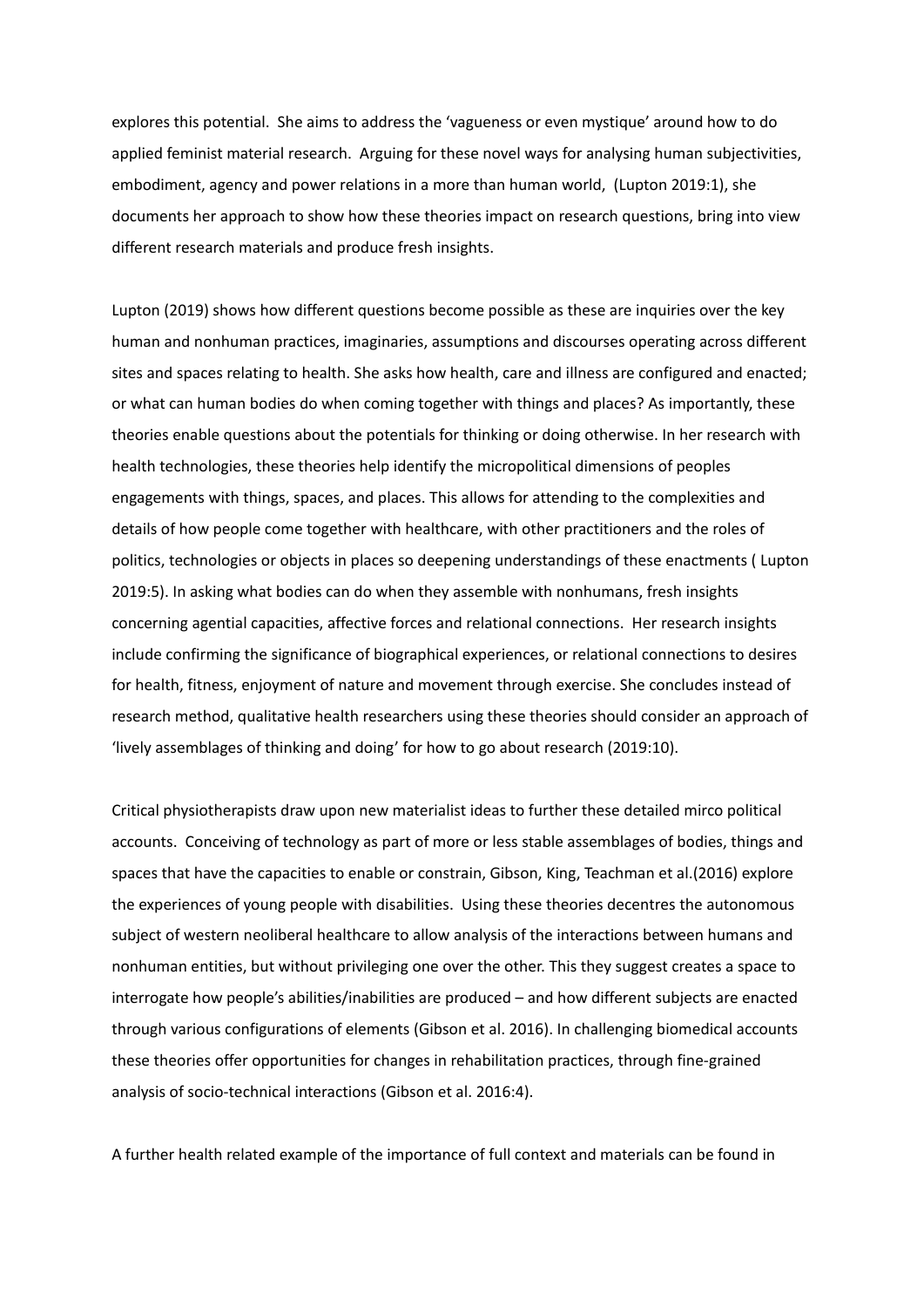Mol's (2008) work on competing logics of choice and care in healthcare systems. Using these theoretical frames, the whole context comes to the fore in order to follow the sociomaterial orderings or configurations of meanings and matter that comprise practices of logics of choice and care. Interviews were not about asking people about their opinions but about the events and activities they were involved in. In this way, patients and staff offered knowledge about the treatment involved in living a life with diabetes. Mol separates out good care from messy practices. She argues that gathering knowledge is not matter of providing better maps of reality but of crafting more bearable ways of living with or in reality (Mol 2008:53).

Although not health related research, in thinking with theory in qualitative research, Jackson and Mazzei (2012) draw upon Barad to analysing data using 'diffraction' from these new materialist perspectives. They argue diffraction removes us from habitual or normative readings of data or texts, in similar ways to a discursive approach, but here discourse is more than language. Meaning is always already material, but so too is the material world always already discursively constituted. This mutuality of constitution is similarly evident Barad's concept of intra-action. The term inter-action concerns two separate bodies or entities, whereas for Barad the term intra-action captures the entanglement of relations with both the dynamic nature of material and meaning. For example, the body in health care is frequently conceived as produced by and entangled in sociomaterial or affective relations that constitute embodiment (Draper 2014; Aranda 2018).

In new materialist theories bodies are understood as temporal and emplaced, emerging from and entangled in both material and discursive relations. A further Baradian term they draw on is agential realism. This concept aims to more adequately capture the dynamic distributed properties of agency. Agency becomes ascribed not only to humans, but to the nonhuman, the material and discursive, natural and cultural worlds and other sociomaterial practices (Barad 2007). Agency is then not an attribute or property of anything or subject. This is the landscape for research; of dynamic configurations, and reconfigurations, entanglements and relationalities and rearticulations that become the units of analysis, not through words, but in the discursive material practices that enact this flow of agency. There are no individual effects of either discourse or matter, they are intertwined and together constitute the intra-action that is agency in the world.

These theories mean more than inserting the material into the data or meaning making in a qualitative study (Jackson and Mazzei 2012). This theoretical frame shifts the focus from the way individuals make choices or acting, to how forces of material conditions, such as location or size of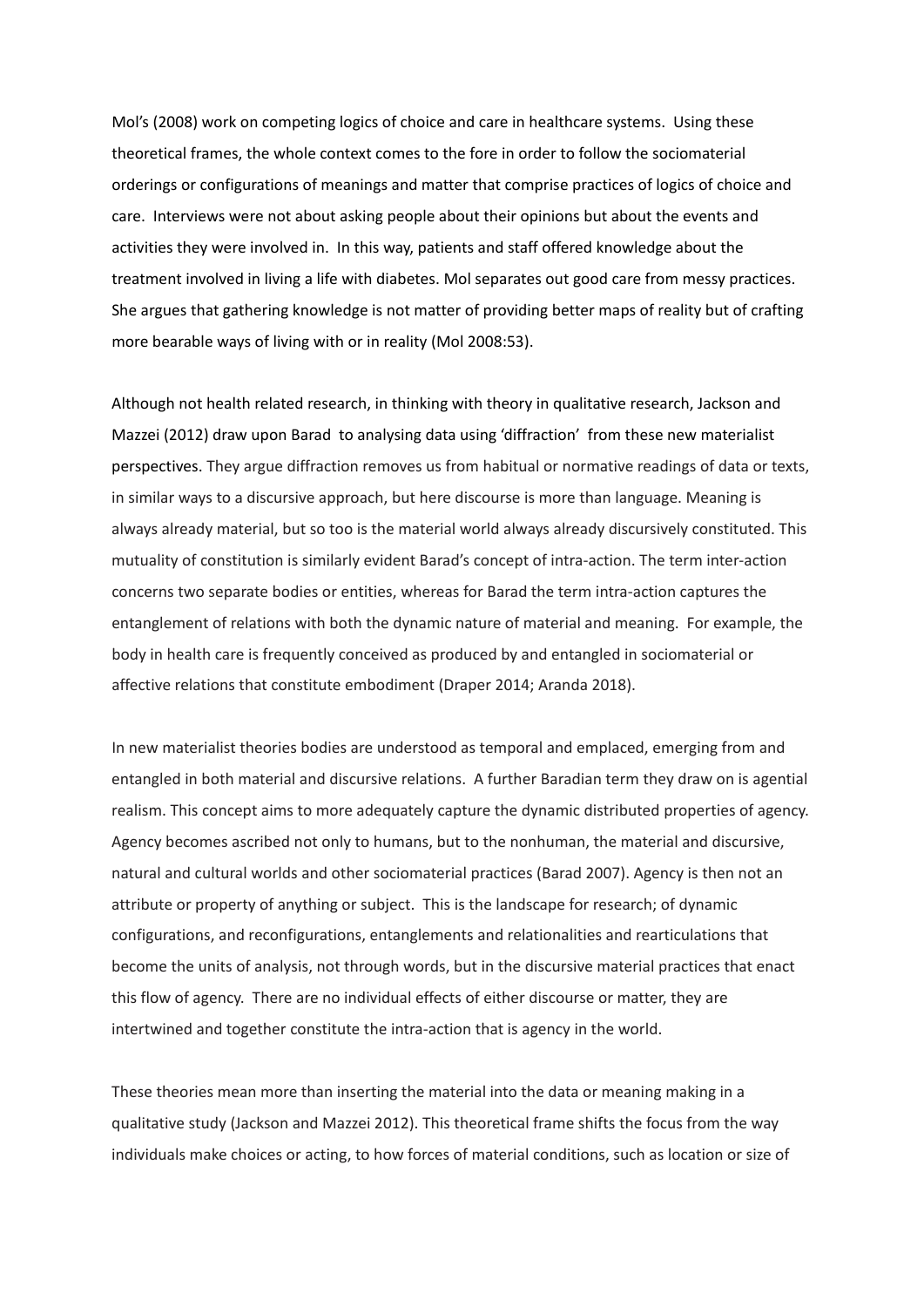home or an office and the materiality of bodies work together. This is a movement from 'what is told' to 'what is produced'. This is inclusive of non human and human bodies, identities or subjectivities and things seen in artefacts such as furniture, rooms, books, space and clothes (Jackson and Mazzei 2012).

## Limits to material feminisms and feminist research

While the potentials of these ways of thinking suggest new insights of our complex, entangled lives with the more than human world, there are recognised struggles to envisage this more pragmatically, and both point to the dangers or effort it takes to move beyond liberal humanist qualitative methodologies (St Pierre 2015; Lather 2015). For St Pierre, qualitative researchers have already failed to fully realise the radical posthuman moment or turn of poststructuralism, merely instead inserting traditional methods into a study using theoretical ideas that in the end retained a lurking humanism. She advocates new practices for research and much of these include reading, in depth, for a considerable period to immerse researchers into the often abstract, complex, difficult reads of the seminal authors they wish their work to be informed by. For Lather, the ethico-ontoepistemological entanglements similarly imply radical departure or new practices of research should not merely insert theory into what are humanist methods of interviews for example. She argues for reading to be one the practices that should be embedded in this ontological turn, or this post posthuman way of conceiving the world; what then emerges is yet to be seen.

There also remains a question over what is exactly new about these theories. Previous accounts of materialism are to be found in studies of living conditions i.e. reproduction, roles and labour in family, workplace, inequalities or divisions in political economy approached to health and illness or Marxist materialism. Although importantly what differentiates new materialism of recent feminist theorising from these previous accounts is the agentic, relational and affective understandings of matter together with meaning. Previous western notions of material or matter is here that matter, biology, bodies, technology, objects are no longer static but considered vital, agentic, even perverse, and beyond human control or use, always entangled and emergent. Such thinking decentres humans as the source of knowledge or as the drivers of change (Jaggar 2015). Moreover, statements of newness suggest a deep eurocentrism in depicting concerns of white Western ontology in research whereas other indigenous knowledges have always considered the more than human world (Smith 2012).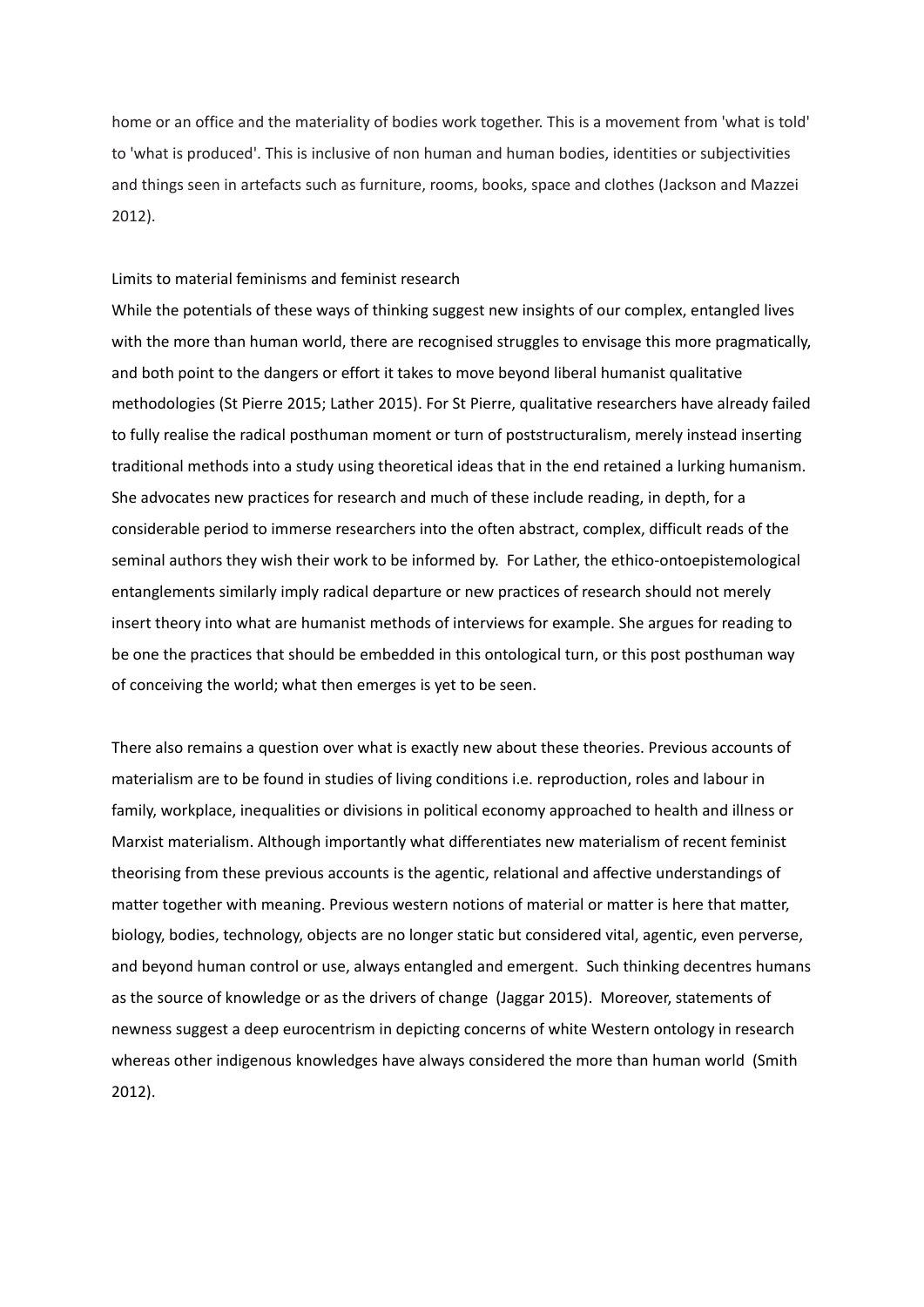## Conclusion

Material feminisms offer qualitative health researchers non essentialist accounts with potentials for detailed complex studies reasserting the importance of materials as resources and in exploring the relational, connected and agentic ways health, illness or care come to materialise, are configured and reconfigured as states of being as fluid, unfolding, not fixed, enduring or static. In decentring the human subject, other research materials and matters come to the fore, such as connections or entanglements with technologies and objects, which actively shape understandings, actions, identities and subjectivities. This flatter ontology of assemblages or practices producing, material capacities from this nexus of human and nonhuman relations allows researchers to focus on the more than human world materialising through relationality, processes and becoming. This allows different questions to be raised with different insights produced. Material feminist philosophies, politics generate sets of research practices revealing overlooked materials as resources, be they bodies, tools and/or technologies, which materialise together to deepen our understandings of complex worlds in which health and care unfold. Furthermore, these developments, far from being a threat to feminist research, provide a critical, urgent impetus to political arguments for resources and the valuing of often misrecognised or invisible practices of health and care.

### References

- Alaimo, S. and Hekman, S. (eds.) (2008) *Material Feminisms*. Bloomington: Indiana University Press.
- Andrews, G. and Duff, C. (2019) 'Matter beginning to matter:on posthumanist understandings of the vital emergence of health', *Social Science & Medicine,* 226, pp. 123-134.

Andrews M, Squire C & Tamboukou M (2008) *Doing Narrative Research*. London: Sage.

Annandale, E. (2009) *Women's health and social change.* London: Routledge.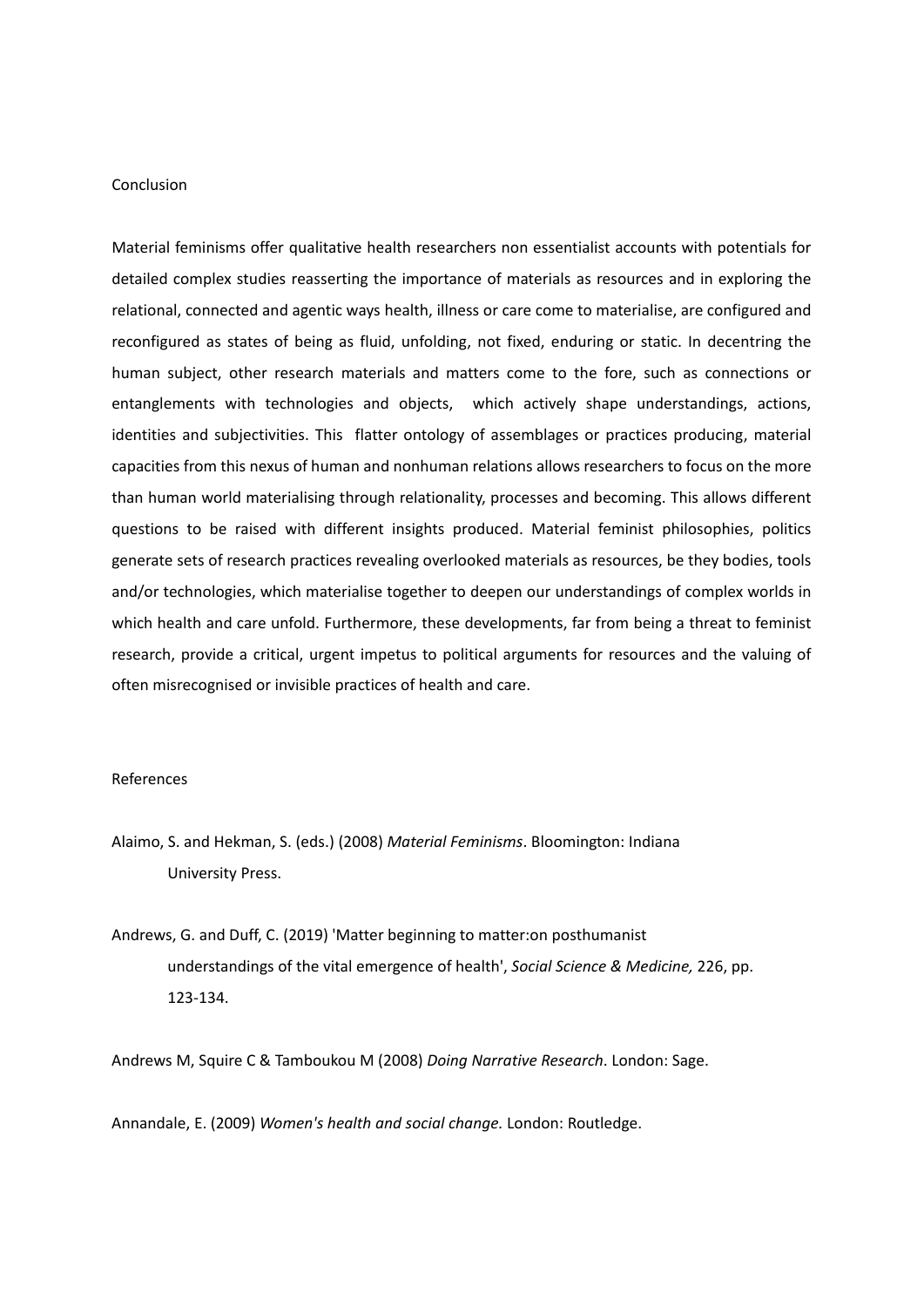Annandale, E. and Hunt, K. (2000) *Gender Inequalities in Health.* Buckingham: Open University Press.

Aranda,K. (2018) *Feminist Theories and Concepts in Healthcare: An introduction for Qualitative Research.* London. Palgrave Macmillan

Aranda, K. and Hart, A. (2014) Resilient moves: tinkering with practice theory to generate new ways of thinking about using resilience. *Health,* 19 (4). pp. 355-371. ISSN 0017-8837

Aranda, K. and Hart, A. (2015) Developing resilience and practice theory. *Primary Health Care: The RCN community nursing journal. 25, 10. Pp.18-25*.

Bambra, C., Smith, K. E., Garthwaite, K., Joyce, K. E. and Hunter, D. J. (2011) 'A labour of Sisyphus? Public policy and health inequalities research from the Black and Acheson Reports to the Marmot Review', *Journal of Epidemiology and Community Health,* 65(5), pp. 399-406.

Barad, K. (2007) *Meeting the Universe Halfway:quantum physics and the entanglement of matter and meaning.* Durham and London: Duke University Press.

Bennett, J. (2010) *Vibrant Matter: a political ecology of things.* London: Duke University Press

Braidotti, R. (2013) *The Posthuman.* Cambridge: Polity.

Brinton Lykes, M. and Crosby, A. (2014) 'Feminist Practice of Action and Community Research. Chapter 6. pp145-181', in Hesse-Biber, S.N. (ed.) *Feminist Research Practice:A Primer*. London: Sage.

Broom, D. (2014) 'Feminism in the Social Sciences of Health and Illness', *Australian Feminist Studies, 29:80, 171-179.*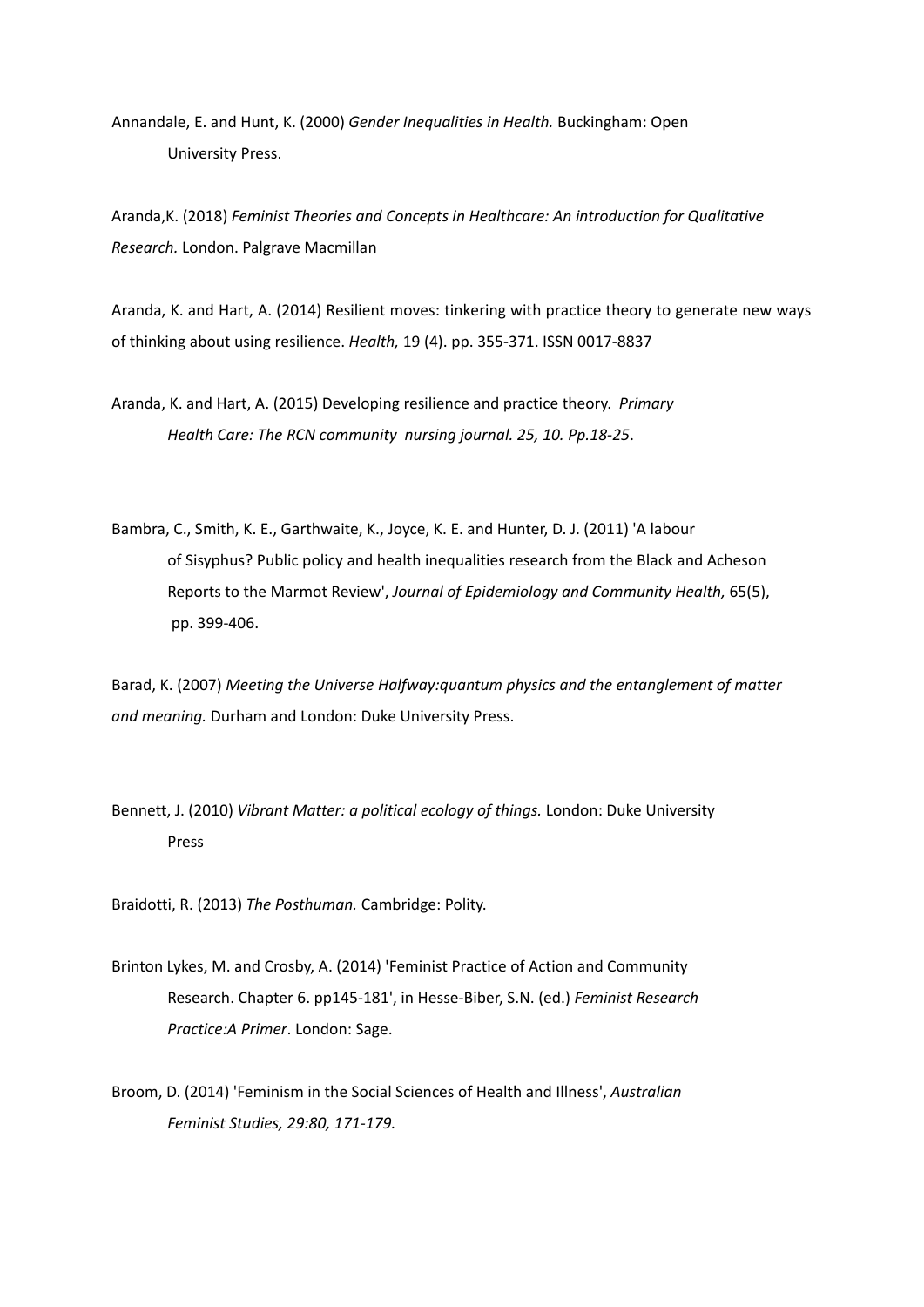Burr , V. (2003) *An Introduction to Social Contructionism.* 2nd edn. London: Routledge.

Butler, J. (2004a) *Precarious Life: The Powers of Mourning and Violence,* London, Verso.

Butler, J. (2004b) *Undoing Gender,* London, Routledge.

Butler, J. (1990) *Gender Trouble; Feminism and the Subversion of Identity.* London: Routledge.

Cheek, J. (2000) *Postmodern and Poststructural Approaches to Nursing Research.* London: Sage.

Cohn, S. (ed.) (2014) *Health Behaviours to Health Practices*. Oxford: Blackwell Publishing.

Coole, D. and Frost, S. (eds.) (2010) *New Materialisms: Ontology, Agency, and Politics*. Durham and London: Duke University Press.

Cooper, D. (2019) 'A Very Binary Drama: The Conceptual Struggle for Gender's Future', *feminists@law,* 9(1), pp. 1-36.

Crenshaw, K. (1991) 'Mapping the margins:Intersectionality, identity politics, and violence against women of color', *Stanford Review,* 43(6), pp. 1241-1299.

Deleuze, G. and Guattari, F. (2004) *A Thousand Plateaus: Capitalism and Schizophrenia.* London: Continnuim International.

Doyal, L. (1995) *What makes women sick. Gender and the political economy of health.* London: Macmillan.

Draper, J. (2014) 'Embodied practice:rediscovering the 'heart' of nursing', *Journal of Advanced Nursing,,* 70(10), 2235–2244.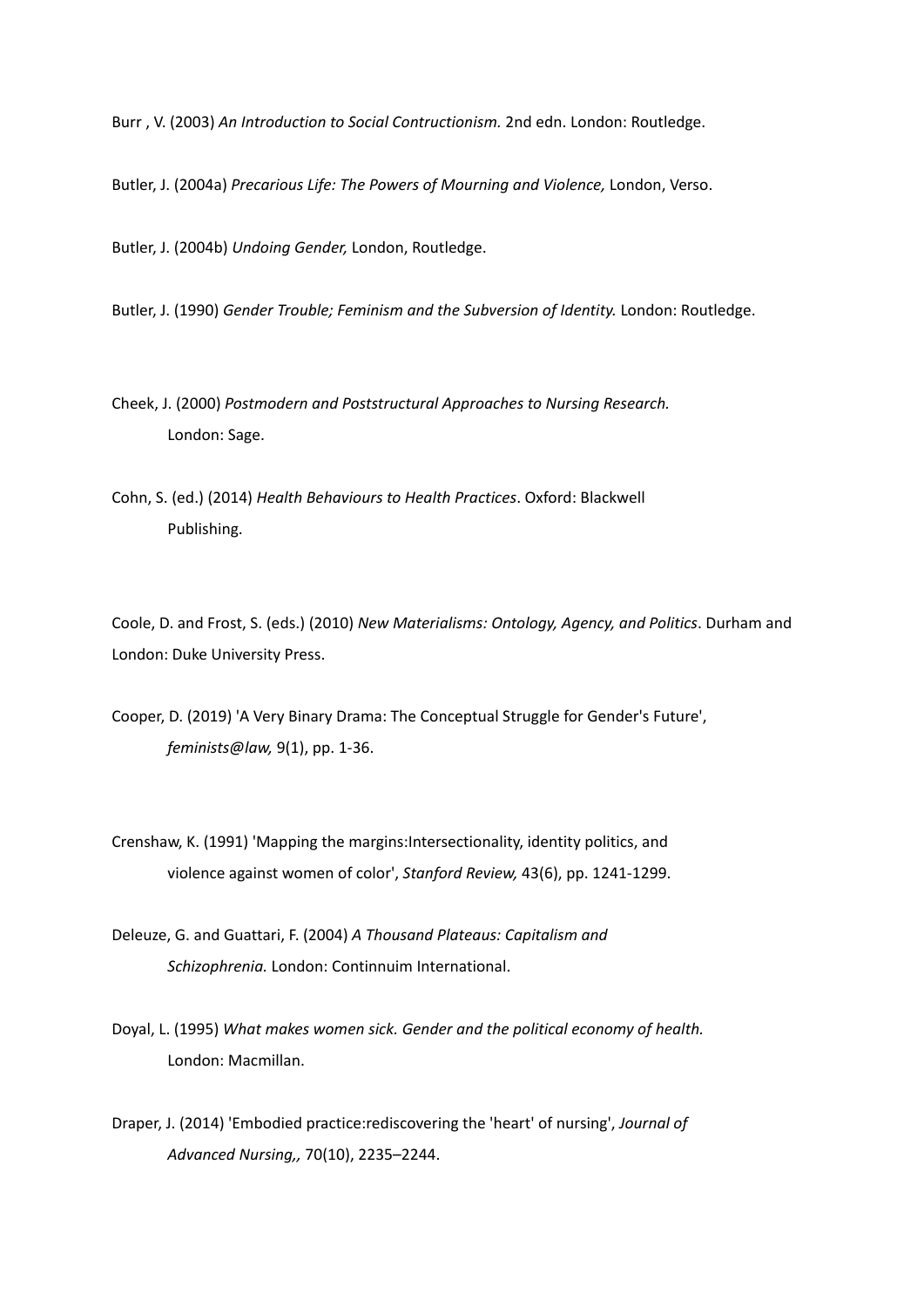- Einstein, G. and Shildrick, M. (2009) 'The postconventional body:retheorising women's health.', *Social Science & Medicine,* 69, pp. 293-300.
- Falcón, S. M. (2016) 'Transnational Feminism as a Paradigm for Decolonizing the Practice of Research: Identifying Feminist Principles and Methodology Criteria for US-Based Scholars', *Frontiers: A Journal of Women Studies,* 37(1), pp. 174-194.
- Fox, N. and P. Alldred. (2017) Sociology and the New Materialism Theory, Research, Action. London, Sage.
- Fox, N. and Alldred, P. (2014) 'New materialist social inquiry: designs, methods and the research-assemblage.', *International Journal of Social Research Methodology,* DOI: 10.1080/13645579.2014.921458.
- Fraser, N. (2013) *Fortunes of Feminism: From State-Managed Capitalism to Neoliberal Crisis.* London: Verso.
- Fraser, N. (2008) *Scales of Justice:reimagining political space in a globalising world.* Cambridge: Polity Press.

Freshwater, D. & Holloway. I. (2007)*Narrative Research in Nursing.* Oxford: Blackwell.

- Fullagar, S. (2017) 'Post-qualitative inquiry and the new materialist turn: implications for sport, health and physical culture research', *Qualitative Research in Sport, Exercise and Health,* 9(2), pp. 247-257.
- Fullagar, S. and O'Brien, W. (2010) 'Rethinking women's experiences of depression and recovery as emplacement: Spatiality, care and gender relations in rural Australia', *Journal of Rural Studies,* 58, pp. 12-19.

Gibson, B., King, G., Teachman, G., Mistry, B. and Hamdani, Y. (2016) 'Assembling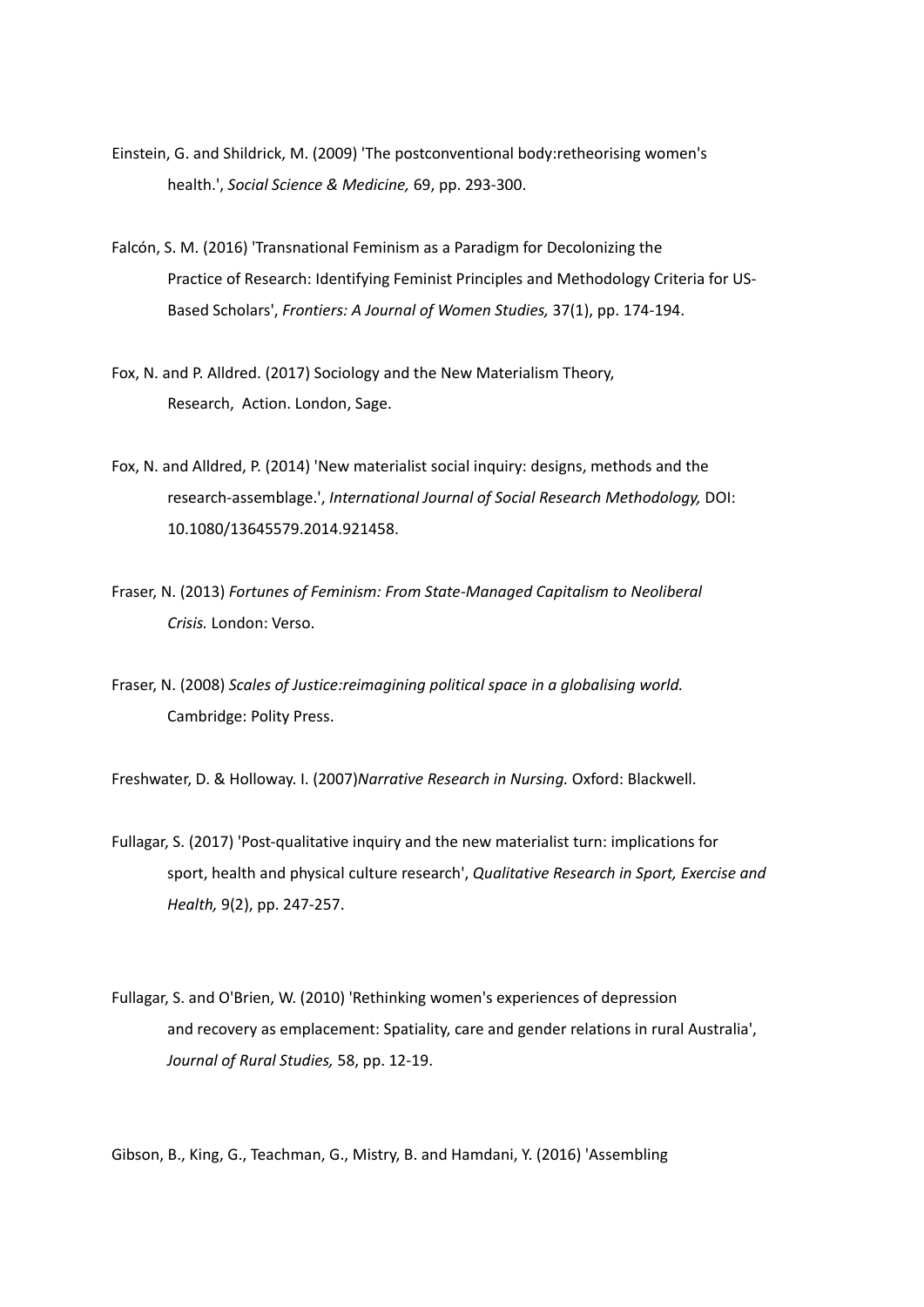activity/setting participation with disabled young people', *Sociology of Health & Illness*  xx(xx), pp. 1-16.

- Gill, N., Singleton, V. and Waterton, C. (2017) *Care and policy practices* Keele University: Sociological Review Mongraphs 65, July 2017.
- Gill, R. and Orgad, S. (2015) 'The Confidence Cult(ure)', *Australian Feminist Studies, 30:86, 324-344.*
- Hankivsky, O. (ed.) (2011) *Health Inequities in Canada: Intersectional Frameworks and Practices*. Vancouver: UBC Press.
- Hankivsky, O. (2012) 'Women's health, men's health, and gender and health: Implications of intersectionality', *Social Science & Medicine,* 74, pp. 1712-1720.
- Haraway, D. (1988) 'Situated Knowledges and the Science Question in Feminism and the Privilege of Partial Perspective', *Feminist Studies,* 14(3), pp. 575-599.

Haraway, D. (2008) *When Species Meet.* Minneapolis: University of Minnesota Press.

Harding, S. (ed.) (2004) *The Feminist Standpoint Theory Reader: Intellectual and Political Controversies*. London: Routledge.

Hekman, S. (1990) *Gender and Knowledge:Elements of a postmodern feminism.* Cambridge: Polity.

- Hesse-Biber S, N., editor. (2012) The Handbook of Feminist Research: Theory and Praxis. London: Sage
- Hesse-Biber,S.N. (2014) *Feminist Research Practice: a primer.* 2nd edn. London: Sage.

Hesse-Biber, S. N. and Leavy, P. (2008) *Handbook of Emergent Methods.*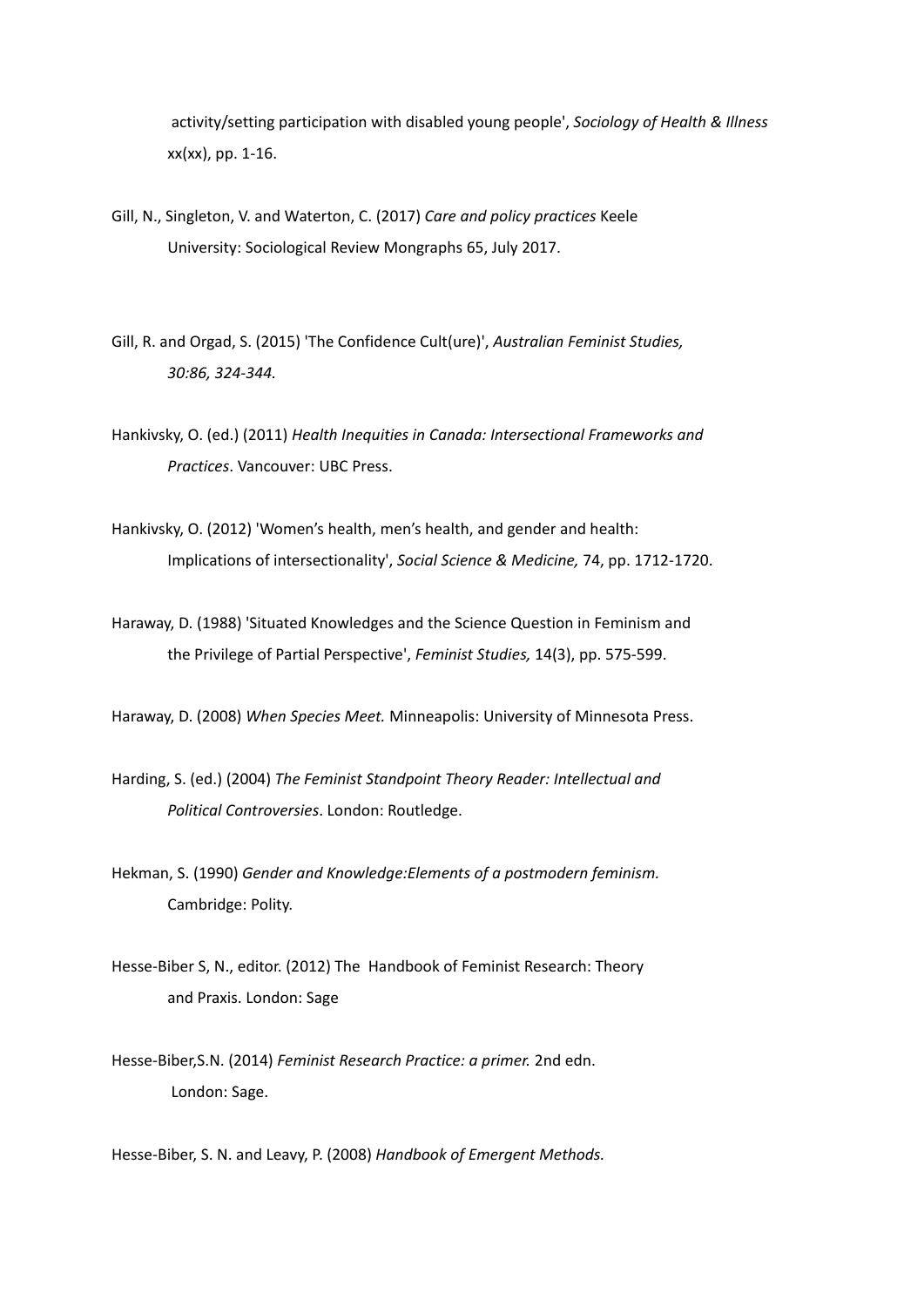London: Sage.

Hill Collins, P. (2000) *Black Feminist Thought: Knowledge, consciousness, and the politics of empowerment 2nd edition.* London: Routledge.

hooks, b. (1982) *Ain't I A Woman: Black women and feminism.* London: Pluto Press.

Hui, A., Schatzki, T. R. and Shove, E. (eds.) (2017) *The Nexus of Practices: Connections, constellations, practitioners.* London: Routledge.

Jackson, A. Y. and Mazzei, L. A. (2012) *Thinking with theory in qualitative research: viewing data across multiple perspectives.* London: Routledge.

Jaggar, G. (2015) 'The new materialism and sexual difference, Signs: Journal of women in culture and society 40; 2. pp321-341

Janes, J. (2016) 'Democratic encounters? Epistemic privilege, power, and communitybased participatory action research. *Action Research. Vol. 14(1) 72–87*. DOI: 10.1177/1476750315579129

Lather, P. (1991) *Getting Smart: Feminist research and Pedagogy With/In the Post modern. London: Routledge.*

Lather, P. (2016) 'Top Ten+ List: (Re)Thinking Ontology in (Post)Qualitative Research.*Cultural Studies<- > Critical Methodologies* 16(2), pp. 125-131.

Lather, P. (2015) The work and thought and the politics of research (post) qualitative research. *In:* Denzin, N. & Giardina, M. (eds.) *Qualitative Inquiry and the Politics of Research.* London: Routledge. Chapter Four pp97-118

Lather, P. and St Pierre, A., Elizabeth. (2013) ' Post-Qualitative Research. *International Journal of Qualitative Studies in Education. ,* 26(6), pp. 629-633.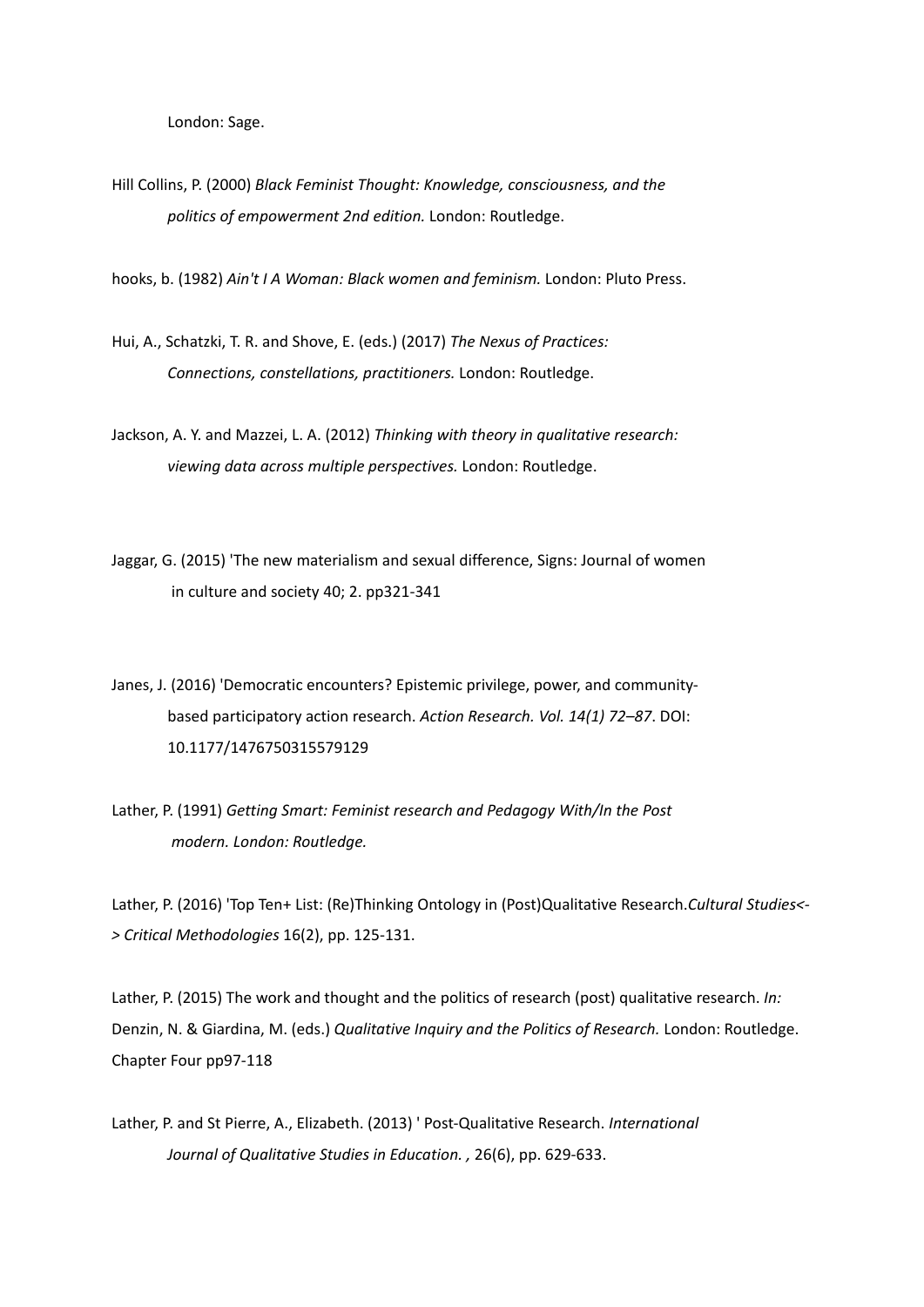- Latour, B. (2007) *Reassembling the social:an introduction to Actor-Network-Theory.* Oxford: Oxford University Press.
- Leavy, P. 2017. *Research Design: quantitative, qualitative, mixed methods, arts-based and community-based participatory research approaches,* London, The Guildford Press.
- Letherby, G. (2003) *Feminist research in theory and practice.* Buckingham: Open University Press.
- Lupton, D. (2019) Toward a More-Than-Human Analysis of Digital Health: Inspirations From Feminist New Materialism. *Qualitative Health Research 1– 12. DOI: 10.1177/1049732319833368*.
- Lupton, D. and Schmied, V. (2012) 'Splitting bodies/selves:Women's concepts of embodiment at the moment of birth', *Sociology of Health & Illness,* 35(6), pp. 1-14.
- Kuhlmann, E. and Annandale, E. (2012) *The Palgrave Handbook of Gender and Helathcare; 2nd edition.* Basingstoke: Palgrave Macmillan.
- Maller, J. C. (2015) 'Understanding health through social practices: performance and materiality in everyday life', *Sociology of Health & Illness,* 37(1), pp. 52-66.
- Maller, C. and Stengers, Y. (eds.) (2019) *Social practices and dynamic non-humans: Nature, Materials and Technologies*. Maidenhead: Palgrave Macmillan.
- Mertens, D. M. (2007) 'Transformative paradigm: mixed methods and social justice', *Journal of Mixed Methods,* 1(3), pp. 212-225.
- Mohanty, T., Chandra. (1988) 'Under Western Eyes: feminist Scholarship and Colonial Discourses', *Feminist Review,* 30, pp. 61-88.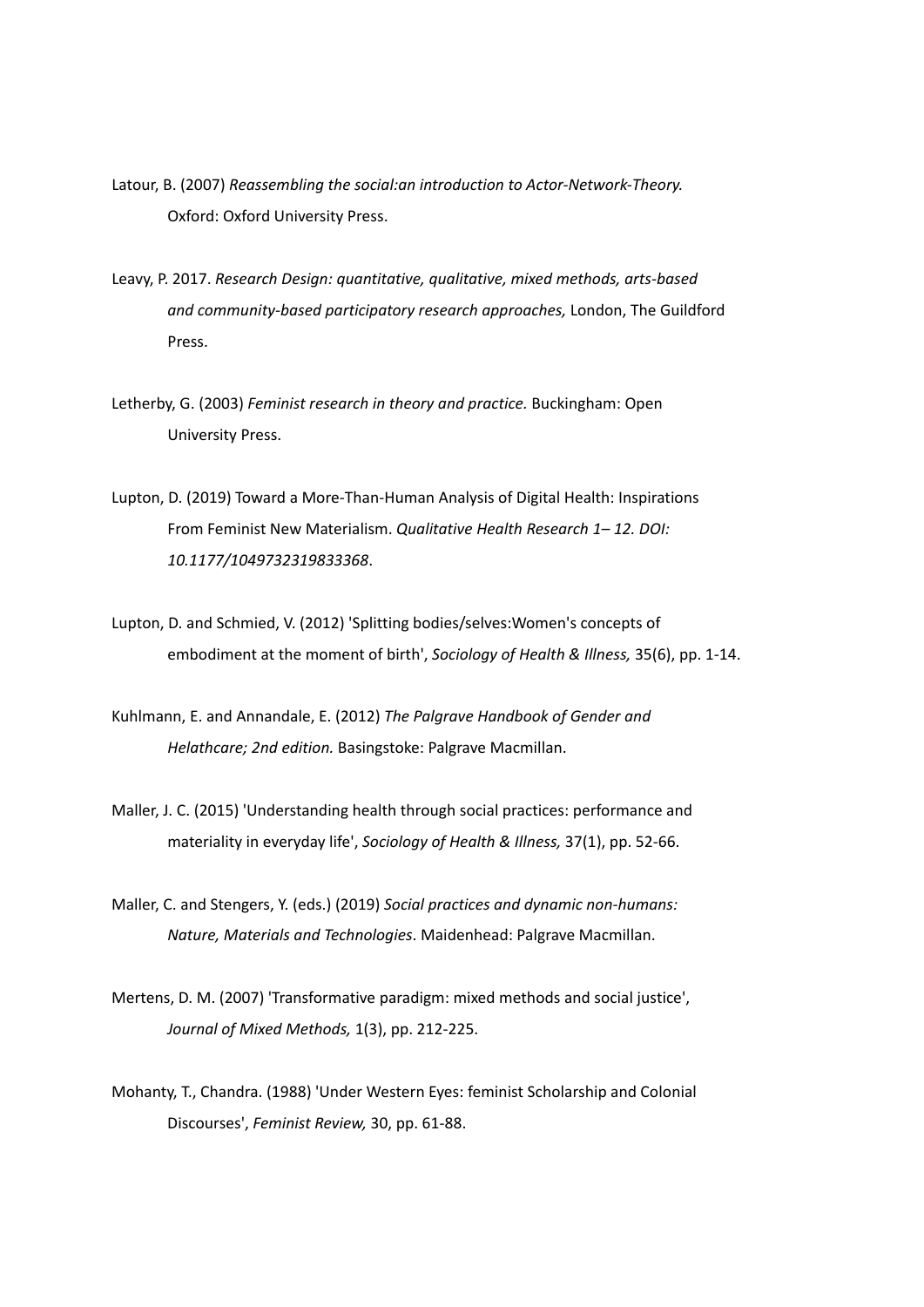Mol, A. (2008) *The logic of care: health and the problem of choice.* London: Routledge.

- Palmer, V. J., Weavell, W., Callander, R., Piper, D., Richard, L., Maher, L., Boyd, H., Herrman, H., Furler, J., Gunn, J., Iedema, R. and Robert, G. (2018) 'The Participatory Zeitgeist: an explanatory theoretical model of change in an era of coproduction and codesign in healthcare improvement', *Medical Humanities*, pp. medhum-2017-011398.
- Phipps, A. (2014) *The Politics of the Body:Gender in a Neoliberal and Neoconservative Age.* Cambridge: Polity.
- Puig de la Bellacasa, M. (2017) *Matters of Care: Speculative Ethis in More Tahn Human Worlds.* London: University of Minnesota Press.
- Ramazanoglu, C. and Janet., H. (2002) *Feminist methodology: Challenges and Choices.* London: Sage.

Reinharz, S. (1992) *Feminist Methods in Research.* Oxford: Oxford University Press.

Roberts, H. (1992) *Women's Health Matters.* London.Routledge.

- Ryan-Flood, R. and Gill, R. (eds.) (2010) *secrecy and silence in the research process; feminist reflections.* : .Routledge.
- Smith Tuhiwai, L. (2012) *Decolonising methodologies: research and indigenous people.* London: Zed books.
- Springer, K. W., Hankivsky, O. and Bates, L. M. (2012) 'Gender, health: Relational, intersectional and biosocial approaches: Introduction', *Social Science & Medicine,* 74, pp. 1662-66.

St Pierre, A., Elizabeth. (2015) Practices for the 'New" in the New Empiricism, the New Materialisms, and Post Qualitative Inquiry. *In:* Denzin, N. & Giardina, M. (eds.) *Qualitative Inquiry and the Politics of Research.* London: Routledge. Chapter Three, pp75-96.